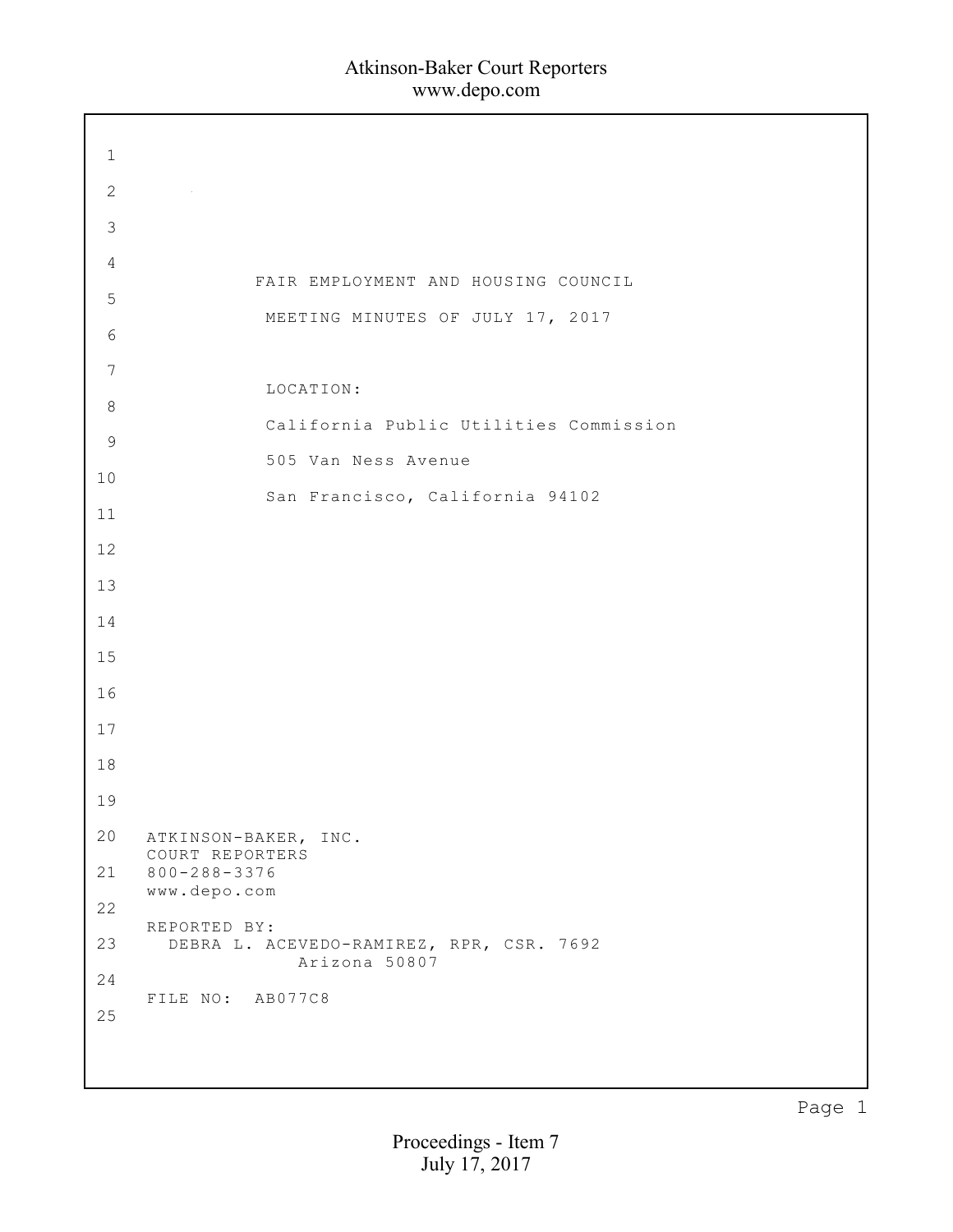| 1<br>$\overline{c}$ | PROCEEDINGS                                                  | 1              | comments to the council at FEHCouncil@DFEH.CA.gov or  |
|---------------------|--------------------------------------------------------------|----------------|-------------------------------------------------------|
|                     | JULY 17, 2017                                                | $\mathbf{2}$   | you can mail them instead to the Council, care of     |
| 3                   |                                                              | 3              | Brian Sperber at the DFEH's Los Angeles office at 320 |
| 4                   | CHAIR CHAYA MANDELBAUM: So we're ready                       | 4              | West 4th Street, 10th Floor, L.A., California 90013.  |
| 5                   | for our public hearing. So without further adieux,           | 5              | If you have brought written copies of your comments   |
| 6                   | we'll begin. So we're on the record. It is a little          | 6              | and you do not plan to separately submit them, please |
| 7                   | bit before 10:30 on Monday, July 17th. We're here at         | 7              | have a copy given to Brian Sperber. If you have not   |
| 8                   | the California CPUC Auditorium in San Francisco.             | 8              | brought a copy of your comments, please make sure     |
| 9                   | My name is Chaya Mandelbaum, Chairperson                     | 9              | they're delivered by 5:00 p.m. today.                 |
| 10                  | of the Fair Employment and Housing Counsel. Joining          | 10             | Anyone who testifies here today or who                |
| 11                  | me today are members of the Council, Councilmembers          | 11             | submits a copy will receive a copy of any amendments  |
| 12                  | Dale Brodsky, Dara Schur, Tim Iglesias, Joseph Ortiz         | 12             | or changes that Council makes to the proposed         |
| 13                  | and Lisa Cisneros, along with Ex-officio Director of         | 13             | regulations as will anyone who makes such a request.  |
| 14                  | the Department Kevin Kish. Even though we've made            | 14             | Also, anyone who testifies or submits                 |
| 15                  | initial introductions, let me, again, welcome you to         | 15             | written comments will have a chance a 15-day period   |
| 16                  | the hearing portion of this meeting.                         | 16             | within which to make comments on any changes that     |
| 17                  | The purpose of this hearing is to                            | 17             | Council elects to make to the proposed regulations    |
| 18                  | receive public comment regarding issuance of                 | 18             | as part of the rulemaking process.                    |
| 19                  | amendments to the FEHA regulations regarding national        | 19             | So we'll consider each comment made here              |
| 20                  | origin discrimination. The rulemaking clarifies and          | 20             | today, as well as all written comments received, and  |
| 21                  | makes specific and supplements existing state                | 21             | then we'll respond to all those comments in the final |
| 22                  | regulations interpreting the FEHA set forth in the           | 22             | statements of reasons, which will become part of the  |
| 23                  | government code at 12900, et seq, as it relates to           | 23             | Council's rulemaking record. The hearing is being     |
| 24                  | employment the FEHA prohibits harassment and                 | 24             | transcribed by a court reporter, so the transcript of |
| 25                  | discrimination because of race, religious creed,             | 25             | the hearing, as well as all the written comments,     |
|                     | Page 2                                                       |                | Page 4                                                |
|                     |                                                              |                |                                                       |
|                     |                                                              |                |                                                       |
| 1                   | color, national origin, ancestry, physical                   | 1              | will be part of the rulemaking record.                |
| $\mathbf{2}$        | disability, mental disability, medical condition,            | $\overline{c}$ | Because it's being transcribed, it's                  |
| 3                   | genetic information, marital status, sex, gender,            | 3              | critical that anyone speaking does so clearly and     |
| 4                   | gender identity, gender expression, age, sexual              | 4              | slowly, and that only one person speak at a time.     |
| 5                   | orientation, and military and/or veteran status.             | 5              | You will not be sworn in today when you testify, but  |
| 6                   | The proposed regulations are slated to                       | 6              | we do ask that you come to the front of the room and  |
| 7                   | appear in the California Code of Regulations at              | 7              | speak into the microphone, so that CHAIR CHAYA        |
| 8                   | Title 2, sections 11027, 11027.1 and 11028. Copies           | 8              | MANDELBAUM reporter can take down your testimony.     |
| 9                   | of the proposed amendments are available at the back         | 9              | Please also begin by spelling your name               |
| 10                  | of the room and reflect an Attachment D to the               | 10             | and stating your affiliation. Also, for our benefit   |
| 11                  | meeting material and the notice and initial statement        | 11             | if you are commenting on a specific regulation,       |
| 12                  | of reasons are reflected in Attachments B and C              | 12             | please remember to identify the section and           |
| 13                  | respectfully. The text of the Council's regulations          | 13             | subsection of the regulations, so that we may refer   |
| 14                  | are also available on the Council's web page                 | 14             | to it as you speak. We will hear testimony this       |
| 15                  | www.DFEH.CA.gov/FEHcouncil. The council's holding            | 15             | morning until all those wishing to testify have had   |
| 16                  | this hearing as part of its formal rulemaking                | 16             | an opportunity to do so.                              |
| 17                  | process.                                                     | 17             | Does anyone have any questions?                       |
| $1\,8$              | We noticed the hearing 45 days ago in                        | $1\,8$         | All right. I think we're ready to                     |
| 19                  | the California Register notice published on June 2nd,        | 19             | begin. So whoever wants to kick off our public        |
| 20                  | 2017, and also via e-mail sent to more than 7,500            | 20             | hearing first, please step up.                        |
| 21                  | individuals and stakeholders and through the                 | 21             | SPEAKER DIAZ: Hi, there. Good morning.                |
| 22                  | Council's web page. Pursuant to that notice we're            | 22             | First, thank you to the Chair Chaya                   |
| 23                  | taking testimony on the proposed amendments, and we          | 23             | Mandelbaum and the councilmembers for undertaking     |
| 24                  | also accept written testimony and comments until             | 24             | this normal process and providing us this opportunity |
| 25                  | 5:00 p.m. today, July 17th. You may e-mail written<br>Page 3 | 25             | to comment.<br>Page 5                                 |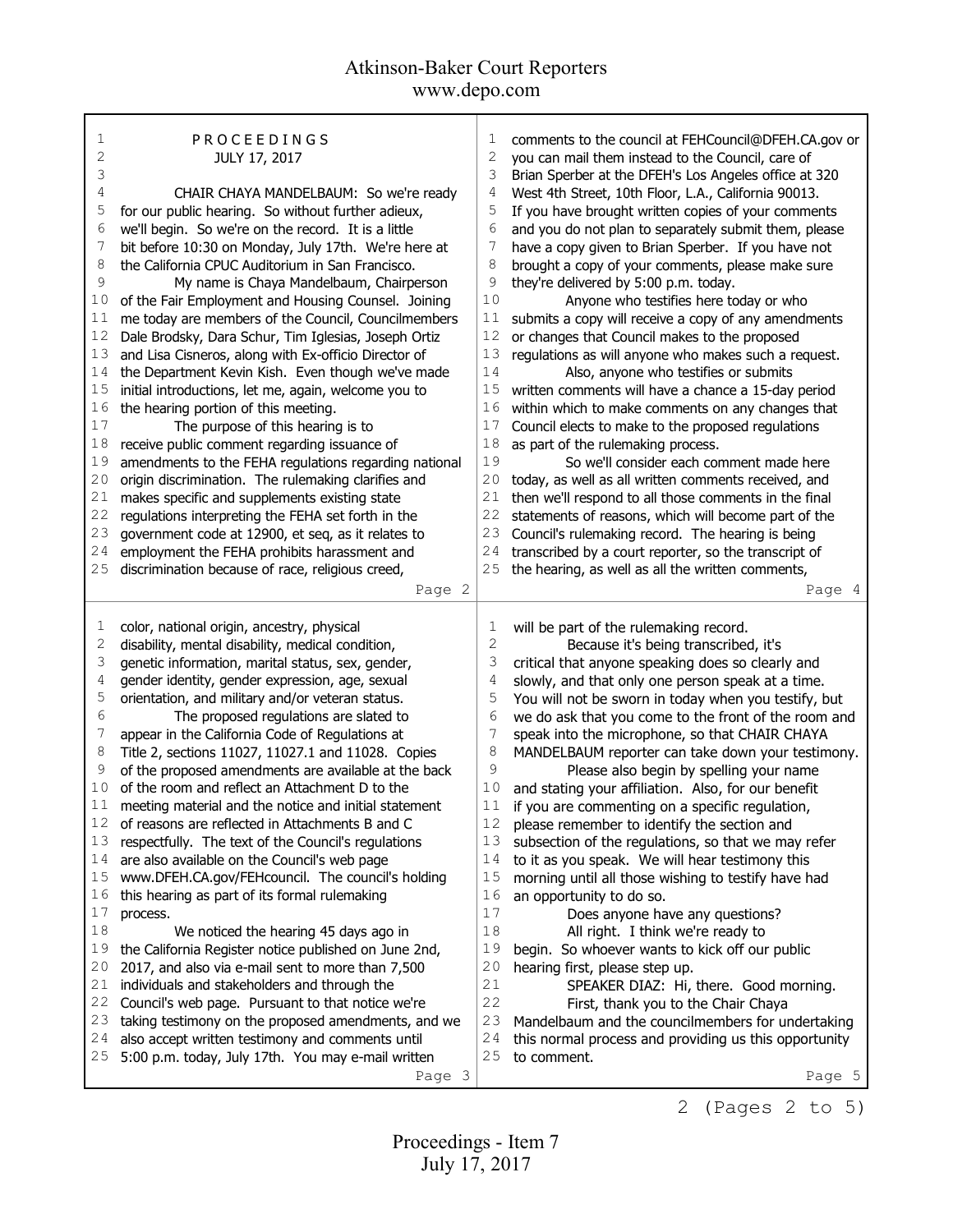| 1<br>So if there are no questions on that, I<br>1<br>My name is Marisa Diaz spelled<br>2<br>2<br>M-A-R-I-S-A. Last name D-I-A-Z, and I am a staff<br>now wanted to move to Section 11028(a)(4) of the<br>3<br>3<br>attorney at Legal Aid at Work, which is a public<br>regulations, and as this provision already states<br>4<br>4<br>interest law firm here in San Francisco, and I work<br>under California law there is a presumption that<br>5<br>5<br>English-only rules have a desperate impact on the<br>in the national origin immigrants rights program<br>6<br>6<br>where we focus on advocating on behalf of workers,<br>basis of national origin. So once an employee has or<br>7<br>7<br>an applicant has made out that prima facie case, then<br>who have faced national origin discrimination in the<br>8<br>8<br>the burden automatically shifts to the defendant to<br>workplace.<br>9<br>9<br>show that there is a business necessity for this<br>I have submitted written comments via<br>10<br>10<br>e-mail on Friday, so today I'm going to go over some<br>policy. However, under California law an employer in<br>11<br>11<br>of those comments and to highlight some of the key<br>addition to showing business necessity also has to<br>12<br>12<br>show, for example, that they effectively notified the<br>points, and I'm welcoming any of your questions or<br>13<br>13<br>concerns as well.<br>employees of this policy and the consequences for<br>14<br>14<br>violating the policy.<br>So, first, I wanted to address<br>15<br>15<br>Section 11028(a)(3), which is on page 2 of the<br>So as currently written<br>16<br>16<br>proposed regulations, and this provision addresses --<br>Section 11028(a)(4) states only that an employer has<br>$17$<br>17<br>currently addresses only customer preference as a<br>to prove the affirmative defense of business<br>18<br>18<br>justification for a language restrictive policy, and<br>necessity, and we would suggest that this provision<br>19<br>19<br>we would strongly encourage the council to revise<br>be revised to read, first, that English-only rules<br>20<br>20<br>this provision, so to also address co-worker<br>are presumed to violate the act on the basis of<br>21<br>21<br>national origin. In order to rebut this presumption<br>preference. Here neither customer, nor a co-worker<br>22<br>22<br>has a pleasure of speech in languages other than<br>an employer must prove the elements listed in Section<br>23<br>23<br>$11028(a)(1)(a)$ , and that would refer people to the<br>English to be a legitimate reason to justify a<br>24<br>24<br>language-restrictive policy, as allowing this to<br>various elements that are listed in that -- in the<br>25<br>25<br>language restrictions section. That would include<br>happen would cater and serve to only perpetuate<br>Page 6<br>Page 8<br>1<br>prejudice and legitimize that, which serve only<br>1<br>business necessity and the notice requirement, for<br>$\mathfrak{2}% _{S_{1},S_{2}}^{\prime}(\mathfrak{1}_{S_{1}},\mathfrak{2}_{S_{2}}^{\prime})$<br>$\mathbf{2}$<br>prejudice and this is when clear case law that deals<br>example. So we believe that would just be more<br>3<br>3<br>with other forms of discrimination such as racially<br>complete and accurate.<br>4<br>4<br>SPEAKER BRODSKY: You don't think it<br>discrimination, where an employer cannot justify a<br>5<br>5<br>racially discriminatory policy based simply on a<br>already does that by referencing business necessity,<br>6<br>6<br>co-worker's preference, for example, to not have<br>which is defined above as having three components to<br>7<br>7<br>someone of that race in the workplace, and so that we<br>it?<br>8<br>8<br>believe that situation is no different from someone<br>SPEAKER DIAZ: No. Yeah, I don't think<br>9<br>9<br>who simply prefers not to hear Spanish, for example,<br>that it does that, because if you look at<br>10<br>10<br>and a co-worker who prefers not to hear Spanish and<br>$11028(a)(1)$ , the A says the policy is job related and<br>$11$<br>11<br>consistent with business necessity; then B says the<br>an employer, who, therefore, adopts an English-only<br>12<br>policy in order to cater to that preference. So for<br>12<br>policy is narrowly tailored; and C, the employer has<br>13<br>13<br>those reasons we strongly encourage the Council to<br>effectively notified its employees of the<br>14<br>safely provide this provision to just add co-worker<br>14<br>circumstances and time. So business necessity is a<br>15<br>15<br>preference in addition to the customer preference.<br>separate -- is listed as one part of the employer's<br>16<br>16<br>burden, but then there is also the notification<br>COUNCILMEMBER BRODSKY: Are you finding<br>17<br>17<br>provision, which isn't encompassed within business<br>that -- has come up in your practice?<br>18<br>18<br>SPEAKER DIAZ: Yes, it definitely comes<br>necessity.<br>19<br>19<br>up, and also, the EEOC also addresses this in their<br>SPEAKER BRODSKY: So it looks to me like<br>20<br>20<br>2016 guidance and gives some good examples of how<br>-- then, what you are focusing on then is the notice.<br>21<br>21<br>language neutral and general policies that many<br>That's the only thing that looks like it's different<br>22<br>22<br>employers already have on the books could be used to<br>really between one and two.<br>23<br>23<br>address this type of situation without creating a<br>Business necessity is defined in two for<br>24<br>24<br>purposes of the subsection business necessity means<br>desperate impact on a national origin minority group<br>in the workplace.<br>25<br>25<br>an overriding legitimate business purpose such that<br>Page 7<br>Page 9 |  |  |
|--------------------------------------------------------------------------------------------------------------------------------------------------------------------------------------------------------------------------------------------------------------------------------------------------------------------------------------------------------------------------------------------------------------------------------------------------------------------------------------------------------------------------------------------------------------------------------------------------------------------------------------------------------------------------------------------------------------------------------------------------------------------------------------------------------------------------------------------------------------------------------------------------------------------------------------------------------------------------------------------------------------------------------------------------------------------------------------------------------------------------------------------------------------------------------------------------------------------------------------------------------------------------------------------------------------------------------------------------------------------------------------------------------------------------------------------------------------------------------------------------------------------------------------------------------------------------------------------------------------------------------------------------------------------------------------------------------------------------------------------------------------------------------------------------------------------------------------------------------------------------------------------------------------------------------------------------------------------------------------------------------------------------------------------------------------------------------------------------------------------------------------------------------------------------------------------------------------------------------------------------------------------------------------------------------------------------------------------------------------------------------------------------------------------------------------------------------------------------------------------------------------------------------------------------------------------------------------------------------------------------------------------------------------------------------------------------------------------------------------------------------------------------------------------------------------------------------------------------------------------------------------------------------------------------------------------------------------------------------------------------------------------------------------------------------------------------------------------------------------------------------------------------------------------------------------------------------------------------------------------------------------------------------------------------------------------------------------------------------------------------------------------------------------------------------------------------------------------------------------------------------------------------------------------------------------------------------------------------------------------------------------------------------------------------------------------------------------------------------------------------------------------------------------------------------------------------------------------------------------------------------------------------------------------------------------------------------------------------------------------------------------------------------------------------------------------------------------------------------------------------------------------------------------------------------------------------------------------------------------------------------------------------------------------------------------------------------------------------------------------------------------------------------------------------------------------------------------------------------------------------------------------------------------------------------------------------------------------------------------------------------------------------------------------------------------------------------------------------------------------------------------------------------------------------------------------------------------------------------------------------------------------------------------------------------------------------------------------------------------------------------------------------------------------------------------------------------------------------------------------------------------------------------------------------------------------------------------------------------------------------------------------------------------------------------------------------------------------------------------------------------------------------------------------------------------------------------------------------------------------------------------------------------------------------------------------------------------------------------------------------------------------------------------------------------------------------------------------------------------------------------------------------------------------------------------------------------------------------------------------------|--|--|
|                                                                                                                                                                                                                                                                                                                                                                                                                                                                                                                                                                                                                                                                                                                                                                                                                                                                                                                                                                                                                                                                                                                                                                                                                                                                                                                                                                                                                                                                                                                                                                                                                                                                                                                                                                                                                                                                                                                                                                                                                                                                                                                                                                                                                                                                                                                                                                                                                                                                                                                                                                                                                                                                                                                                                                                                                                                                                                                                                                                                                                                                                                                                                                                                                                                                                                                                                                                                                                                                                                                                                                                                                                                                                                                                                                                                                                                                                                                                                                                                                                                                                                                                                                                                                                                                                                                                                                                                                                                                                                                                                                                                                                                                                                                                                                                                                                                                                                                                                                                                                                                                                                                                                                                                                                                                                                                                                                                                                                                                                                                                                                                                                                                                                                                                                                                                                                                                          |  |  |
|                                                                                                                                                                                                                                                                                                                                                                                                                                                                                                                                                                                                                                                                                                                                                                                                                                                                                                                                                                                                                                                                                                                                                                                                                                                                                                                                                                                                                                                                                                                                                                                                                                                                                                                                                                                                                                                                                                                                                                                                                                                                                                                                                                                                                                                                                                                                                                                                                                                                                                                                                                                                                                                                                                                                                                                                                                                                                                                                                                                                                                                                                                                                                                                                                                                                                                                                                                                                                                                                                                                                                                                                                                                                                                                                                                                                                                                                                                                                                                                                                                                                                                                                                                                                                                                                                                                                                                                                                                                                                                                                                                                                                                                                                                                                                                                                                                                                                                                                                                                                                                                                                                                                                                                                                                                                                                                                                                                                                                                                                                                                                                                                                                                                                                                                                                                                                                                                          |  |  |
|                                                                                                                                                                                                                                                                                                                                                                                                                                                                                                                                                                                                                                                                                                                                                                                                                                                                                                                                                                                                                                                                                                                                                                                                                                                                                                                                                                                                                                                                                                                                                                                                                                                                                                                                                                                                                                                                                                                                                                                                                                                                                                                                                                                                                                                                                                                                                                                                                                                                                                                                                                                                                                                                                                                                                                                                                                                                                                                                                                                                                                                                                                                                                                                                                                                                                                                                                                                                                                                                                                                                                                                                                                                                                                                                                                                                                                                                                                                                                                                                                                                                                                                                                                                                                                                                                                                                                                                                                                                                                                                                                                                                                                                                                                                                                                                                                                                                                                                                                                                                                                                                                                                                                                                                                                                                                                                                                                                                                                                                                                                                                                                                                                                                                                                                                                                                                                                                          |  |  |
|                                                                                                                                                                                                                                                                                                                                                                                                                                                                                                                                                                                                                                                                                                                                                                                                                                                                                                                                                                                                                                                                                                                                                                                                                                                                                                                                                                                                                                                                                                                                                                                                                                                                                                                                                                                                                                                                                                                                                                                                                                                                                                                                                                                                                                                                                                                                                                                                                                                                                                                                                                                                                                                                                                                                                                                                                                                                                                                                                                                                                                                                                                                                                                                                                                                                                                                                                                                                                                                                                                                                                                                                                                                                                                                                                                                                                                                                                                                                                                                                                                                                                                                                                                                                                                                                                                                                                                                                                                                                                                                                                                                                                                                                                                                                                                                                                                                                                                                                                                                                                                                                                                                                                                                                                                                                                                                                                                                                                                                                                                                                                                                                                                                                                                                                                                                                                                                                          |  |  |
|                                                                                                                                                                                                                                                                                                                                                                                                                                                                                                                                                                                                                                                                                                                                                                                                                                                                                                                                                                                                                                                                                                                                                                                                                                                                                                                                                                                                                                                                                                                                                                                                                                                                                                                                                                                                                                                                                                                                                                                                                                                                                                                                                                                                                                                                                                                                                                                                                                                                                                                                                                                                                                                                                                                                                                                                                                                                                                                                                                                                                                                                                                                                                                                                                                                                                                                                                                                                                                                                                                                                                                                                                                                                                                                                                                                                                                                                                                                                                                                                                                                                                                                                                                                                                                                                                                                                                                                                                                                                                                                                                                                                                                                                                                                                                                                                                                                                                                                                                                                                                                                                                                                                                                                                                                                                                                                                                                                                                                                                                                                                                                                                                                                                                                                                                                                                                                                                          |  |  |
|                                                                                                                                                                                                                                                                                                                                                                                                                                                                                                                                                                                                                                                                                                                                                                                                                                                                                                                                                                                                                                                                                                                                                                                                                                                                                                                                                                                                                                                                                                                                                                                                                                                                                                                                                                                                                                                                                                                                                                                                                                                                                                                                                                                                                                                                                                                                                                                                                                                                                                                                                                                                                                                                                                                                                                                                                                                                                                                                                                                                                                                                                                                                                                                                                                                                                                                                                                                                                                                                                                                                                                                                                                                                                                                                                                                                                                                                                                                                                                                                                                                                                                                                                                                                                                                                                                                                                                                                                                                                                                                                                                                                                                                                                                                                                                                                                                                                                                                                                                                                                                                                                                                                                                                                                                                                                                                                                                                                                                                                                                                                                                                                                                                                                                                                                                                                                                                                          |  |  |
|                                                                                                                                                                                                                                                                                                                                                                                                                                                                                                                                                                                                                                                                                                                                                                                                                                                                                                                                                                                                                                                                                                                                                                                                                                                                                                                                                                                                                                                                                                                                                                                                                                                                                                                                                                                                                                                                                                                                                                                                                                                                                                                                                                                                                                                                                                                                                                                                                                                                                                                                                                                                                                                                                                                                                                                                                                                                                                                                                                                                                                                                                                                                                                                                                                                                                                                                                                                                                                                                                                                                                                                                                                                                                                                                                                                                                                                                                                                                                                                                                                                                                                                                                                                                                                                                                                                                                                                                                                                                                                                                                                                                                                                                                                                                                                                                                                                                                                                                                                                                                                                                                                                                                                                                                                                                                                                                                                                                                                                                                                                                                                                                                                                                                                                                                                                                                                                                          |  |  |
|                                                                                                                                                                                                                                                                                                                                                                                                                                                                                                                                                                                                                                                                                                                                                                                                                                                                                                                                                                                                                                                                                                                                                                                                                                                                                                                                                                                                                                                                                                                                                                                                                                                                                                                                                                                                                                                                                                                                                                                                                                                                                                                                                                                                                                                                                                                                                                                                                                                                                                                                                                                                                                                                                                                                                                                                                                                                                                                                                                                                                                                                                                                                                                                                                                                                                                                                                                                                                                                                                                                                                                                                                                                                                                                                                                                                                                                                                                                                                                                                                                                                                                                                                                                                                                                                                                                                                                                                                                                                                                                                                                                                                                                                                                                                                                                                                                                                                                                                                                                                                                                                                                                                                                                                                                                                                                                                                                                                                                                                                                                                                                                                                                                                                                                                                                                                                                                                          |  |  |
|                                                                                                                                                                                                                                                                                                                                                                                                                                                                                                                                                                                                                                                                                                                                                                                                                                                                                                                                                                                                                                                                                                                                                                                                                                                                                                                                                                                                                                                                                                                                                                                                                                                                                                                                                                                                                                                                                                                                                                                                                                                                                                                                                                                                                                                                                                                                                                                                                                                                                                                                                                                                                                                                                                                                                                                                                                                                                                                                                                                                                                                                                                                                                                                                                                                                                                                                                                                                                                                                                                                                                                                                                                                                                                                                                                                                                                                                                                                                                                                                                                                                                                                                                                                                                                                                                                                                                                                                                                                                                                                                                                                                                                                                                                                                                                                                                                                                                                                                                                                                                                                                                                                                                                                                                                                                                                                                                                                                                                                                                                                                                                                                                                                                                                                                                                                                                                                                          |  |  |
|                                                                                                                                                                                                                                                                                                                                                                                                                                                                                                                                                                                                                                                                                                                                                                                                                                                                                                                                                                                                                                                                                                                                                                                                                                                                                                                                                                                                                                                                                                                                                                                                                                                                                                                                                                                                                                                                                                                                                                                                                                                                                                                                                                                                                                                                                                                                                                                                                                                                                                                                                                                                                                                                                                                                                                                                                                                                                                                                                                                                                                                                                                                                                                                                                                                                                                                                                                                                                                                                                                                                                                                                                                                                                                                                                                                                                                                                                                                                                                                                                                                                                                                                                                                                                                                                                                                                                                                                                                                                                                                                                                                                                                                                                                                                                                                                                                                                                                                                                                                                                                                                                                                                                                                                                                                                                                                                                                                                                                                                                                                                                                                                                                                                                                                                                                                                                                                                          |  |  |
|                                                                                                                                                                                                                                                                                                                                                                                                                                                                                                                                                                                                                                                                                                                                                                                                                                                                                                                                                                                                                                                                                                                                                                                                                                                                                                                                                                                                                                                                                                                                                                                                                                                                                                                                                                                                                                                                                                                                                                                                                                                                                                                                                                                                                                                                                                                                                                                                                                                                                                                                                                                                                                                                                                                                                                                                                                                                                                                                                                                                                                                                                                                                                                                                                                                                                                                                                                                                                                                                                                                                                                                                                                                                                                                                                                                                                                                                                                                                                                                                                                                                                                                                                                                                                                                                                                                                                                                                                                                                                                                                                                                                                                                                                                                                                                                                                                                                                                                                                                                                                                                                                                                                                                                                                                                                                                                                                                                                                                                                                                                                                                                                                                                                                                                                                                                                                                                                          |  |  |
|                                                                                                                                                                                                                                                                                                                                                                                                                                                                                                                                                                                                                                                                                                                                                                                                                                                                                                                                                                                                                                                                                                                                                                                                                                                                                                                                                                                                                                                                                                                                                                                                                                                                                                                                                                                                                                                                                                                                                                                                                                                                                                                                                                                                                                                                                                                                                                                                                                                                                                                                                                                                                                                                                                                                                                                                                                                                                                                                                                                                                                                                                                                                                                                                                                                                                                                                                                                                                                                                                                                                                                                                                                                                                                                                                                                                                                                                                                                                                                                                                                                                                                                                                                                                                                                                                                                                                                                                                                                                                                                                                                                                                                                                                                                                                                                                                                                                                                                                                                                                                                                                                                                                                                                                                                                                                                                                                                                                                                                                                                                                                                                                                                                                                                                                                                                                                                                                          |  |  |
|                                                                                                                                                                                                                                                                                                                                                                                                                                                                                                                                                                                                                                                                                                                                                                                                                                                                                                                                                                                                                                                                                                                                                                                                                                                                                                                                                                                                                                                                                                                                                                                                                                                                                                                                                                                                                                                                                                                                                                                                                                                                                                                                                                                                                                                                                                                                                                                                                                                                                                                                                                                                                                                                                                                                                                                                                                                                                                                                                                                                                                                                                                                                                                                                                                                                                                                                                                                                                                                                                                                                                                                                                                                                                                                                                                                                                                                                                                                                                                                                                                                                                                                                                                                                                                                                                                                                                                                                                                                                                                                                                                                                                                                                                                                                                                                                                                                                                                                                                                                                                                                                                                                                                                                                                                                                                                                                                                                                                                                                                                                                                                                                                                                                                                                                                                                                                                                                          |  |  |
|                                                                                                                                                                                                                                                                                                                                                                                                                                                                                                                                                                                                                                                                                                                                                                                                                                                                                                                                                                                                                                                                                                                                                                                                                                                                                                                                                                                                                                                                                                                                                                                                                                                                                                                                                                                                                                                                                                                                                                                                                                                                                                                                                                                                                                                                                                                                                                                                                                                                                                                                                                                                                                                                                                                                                                                                                                                                                                                                                                                                                                                                                                                                                                                                                                                                                                                                                                                                                                                                                                                                                                                                                                                                                                                                                                                                                                                                                                                                                                                                                                                                                                                                                                                                                                                                                                                                                                                                                                                                                                                                                                                                                                                                                                                                                                                                                                                                                                                                                                                                                                                                                                                                                                                                                                                                                                                                                                                                                                                                                                                                                                                                                                                                                                                                                                                                                                                                          |  |  |
|                                                                                                                                                                                                                                                                                                                                                                                                                                                                                                                                                                                                                                                                                                                                                                                                                                                                                                                                                                                                                                                                                                                                                                                                                                                                                                                                                                                                                                                                                                                                                                                                                                                                                                                                                                                                                                                                                                                                                                                                                                                                                                                                                                                                                                                                                                                                                                                                                                                                                                                                                                                                                                                                                                                                                                                                                                                                                                                                                                                                                                                                                                                                                                                                                                                                                                                                                                                                                                                                                                                                                                                                                                                                                                                                                                                                                                                                                                                                                                                                                                                                                                                                                                                                                                                                                                                                                                                                                                                                                                                                                                                                                                                                                                                                                                                                                                                                                                                                                                                                                                                                                                                                                                                                                                                                                                                                                                                                                                                                                                                                                                                                                                                                                                                                                                                                                                                                          |  |  |
|                                                                                                                                                                                                                                                                                                                                                                                                                                                                                                                                                                                                                                                                                                                                                                                                                                                                                                                                                                                                                                                                                                                                                                                                                                                                                                                                                                                                                                                                                                                                                                                                                                                                                                                                                                                                                                                                                                                                                                                                                                                                                                                                                                                                                                                                                                                                                                                                                                                                                                                                                                                                                                                                                                                                                                                                                                                                                                                                                                                                                                                                                                                                                                                                                                                                                                                                                                                                                                                                                                                                                                                                                                                                                                                                                                                                                                                                                                                                                                                                                                                                                                                                                                                                                                                                                                                                                                                                                                                                                                                                                                                                                                                                                                                                                                                                                                                                                                                                                                                                                                                                                                                                                                                                                                                                                                                                                                                                                                                                                                                                                                                                                                                                                                                                                                                                                                                                          |  |  |
|                                                                                                                                                                                                                                                                                                                                                                                                                                                                                                                                                                                                                                                                                                                                                                                                                                                                                                                                                                                                                                                                                                                                                                                                                                                                                                                                                                                                                                                                                                                                                                                                                                                                                                                                                                                                                                                                                                                                                                                                                                                                                                                                                                                                                                                                                                                                                                                                                                                                                                                                                                                                                                                                                                                                                                                                                                                                                                                                                                                                                                                                                                                                                                                                                                                                                                                                                                                                                                                                                                                                                                                                                                                                                                                                                                                                                                                                                                                                                                                                                                                                                                                                                                                                                                                                                                                                                                                                                                                                                                                                                                                                                                                                                                                                                                                                                                                                                                                                                                                                                                                                                                                                                                                                                                                                                                                                                                                                                                                                                                                                                                                                                                                                                                                                                                                                                                                                          |  |  |
|                                                                                                                                                                                                                                                                                                                                                                                                                                                                                                                                                                                                                                                                                                                                                                                                                                                                                                                                                                                                                                                                                                                                                                                                                                                                                                                                                                                                                                                                                                                                                                                                                                                                                                                                                                                                                                                                                                                                                                                                                                                                                                                                                                                                                                                                                                                                                                                                                                                                                                                                                                                                                                                                                                                                                                                                                                                                                                                                                                                                                                                                                                                                                                                                                                                                                                                                                                                                                                                                                                                                                                                                                                                                                                                                                                                                                                                                                                                                                                                                                                                                                                                                                                                                                                                                                                                                                                                                                                                                                                                                                                                                                                                                                                                                                                                                                                                                                                                                                                                                                                                                                                                                                                                                                                                                                                                                                                                                                                                                                                                                                                                                                                                                                                                                                                                                                                                                          |  |  |
|                                                                                                                                                                                                                                                                                                                                                                                                                                                                                                                                                                                                                                                                                                                                                                                                                                                                                                                                                                                                                                                                                                                                                                                                                                                                                                                                                                                                                                                                                                                                                                                                                                                                                                                                                                                                                                                                                                                                                                                                                                                                                                                                                                                                                                                                                                                                                                                                                                                                                                                                                                                                                                                                                                                                                                                                                                                                                                                                                                                                                                                                                                                                                                                                                                                                                                                                                                                                                                                                                                                                                                                                                                                                                                                                                                                                                                                                                                                                                                                                                                                                                                                                                                                                                                                                                                                                                                                                                                                                                                                                                                                                                                                                                                                                                                                                                                                                                                                                                                                                                                                                                                                                                                                                                                                                                                                                                                                                                                                                                                                                                                                                                                                                                                                                                                                                                                                                          |  |  |
|                                                                                                                                                                                                                                                                                                                                                                                                                                                                                                                                                                                                                                                                                                                                                                                                                                                                                                                                                                                                                                                                                                                                                                                                                                                                                                                                                                                                                                                                                                                                                                                                                                                                                                                                                                                                                                                                                                                                                                                                                                                                                                                                                                                                                                                                                                                                                                                                                                                                                                                                                                                                                                                                                                                                                                                                                                                                                                                                                                                                                                                                                                                                                                                                                                                                                                                                                                                                                                                                                                                                                                                                                                                                                                                                                                                                                                                                                                                                                                                                                                                                                                                                                                                                                                                                                                                                                                                                                                                                                                                                                                                                                                                                                                                                                                                                                                                                                                                                                                                                                                                                                                                                                                                                                                                                                                                                                                                                                                                                                                                                                                                                                                                                                                                                                                                                                                                                          |  |  |
|                                                                                                                                                                                                                                                                                                                                                                                                                                                                                                                                                                                                                                                                                                                                                                                                                                                                                                                                                                                                                                                                                                                                                                                                                                                                                                                                                                                                                                                                                                                                                                                                                                                                                                                                                                                                                                                                                                                                                                                                                                                                                                                                                                                                                                                                                                                                                                                                                                                                                                                                                                                                                                                                                                                                                                                                                                                                                                                                                                                                                                                                                                                                                                                                                                                                                                                                                                                                                                                                                                                                                                                                                                                                                                                                                                                                                                                                                                                                                                                                                                                                                                                                                                                                                                                                                                                                                                                                                                                                                                                                                                                                                                                                                                                                                                                                                                                                                                                                                                                                                                                                                                                                                                                                                                                                                                                                                                                                                                                                                                                                                                                                                                                                                                                                                                                                                                                                          |  |  |
|                                                                                                                                                                                                                                                                                                                                                                                                                                                                                                                                                                                                                                                                                                                                                                                                                                                                                                                                                                                                                                                                                                                                                                                                                                                                                                                                                                                                                                                                                                                                                                                                                                                                                                                                                                                                                                                                                                                                                                                                                                                                                                                                                                                                                                                                                                                                                                                                                                                                                                                                                                                                                                                                                                                                                                                                                                                                                                                                                                                                                                                                                                                                                                                                                                                                                                                                                                                                                                                                                                                                                                                                                                                                                                                                                                                                                                                                                                                                                                                                                                                                                                                                                                                                                                                                                                                                                                                                                                                                                                                                                                                                                                                                                                                                                                                                                                                                                                                                                                                                                                                                                                                                                                                                                                                                                                                                                                                                                                                                                                                                                                                                                                                                                                                                                                                                                                                                          |  |  |
|                                                                                                                                                                                                                                                                                                                                                                                                                                                                                                                                                                                                                                                                                                                                                                                                                                                                                                                                                                                                                                                                                                                                                                                                                                                                                                                                                                                                                                                                                                                                                                                                                                                                                                                                                                                                                                                                                                                                                                                                                                                                                                                                                                                                                                                                                                                                                                                                                                                                                                                                                                                                                                                                                                                                                                                                                                                                                                                                                                                                                                                                                                                                                                                                                                                                                                                                                                                                                                                                                                                                                                                                                                                                                                                                                                                                                                                                                                                                                                                                                                                                                                                                                                                                                                                                                                                                                                                                                                                                                                                                                                                                                                                                                                                                                                                                                                                                                                                                                                                                                                                                                                                                                                                                                                                                                                                                                                                                                                                                                                                                                                                                                                                                                                                                                                                                                                                                          |  |  |
|                                                                                                                                                                                                                                                                                                                                                                                                                                                                                                                                                                                                                                                                                                                                                                                                                                                                                                                                                                                                                                                                                                                                                                                                                                                                                                                                                                                                                                                                                                                                                                                                                                                                                                                                                                                                                                                                                                                                                                                                                                                                                                                                                                                                                                                                                                                                                                                                                                                                                                                                                                                                                                                                                                                                                                                                                                                                                                                                                                                                                                                                                                                                                                                                                                                                                                                                                                                                                                                                                                                                                                                                                                                                                                                                                                                                                                                                                                                                                                                                                                                                                                                                                                                                                                                                                                                                                                                                                                                                                                                                                                                                                                                                                                                                                                                                                                                                                                                                                                                                                                                                                                                                                                                                                                                                                                                                                                                                                                                                                                                                                                                                                                                                                                                                                                                                                                                                          |  |  |
|                                                                                                                                                                                                                                                                                                                                                                                                                                                                                                                                                                                                                                                                                                                                                                                                                                                                                                                                                                                                                                                                                                                                                                                                                                                                                                                                                                                                                                                                                                                                                                                                                                                                                                                                                                                                                                                                                                                                                                                                                                                                                                                                                                                                                                                                                                                                                                                                                                                                                                                                                                                                                                                                                                                                                                                                                                                                                                                                                                                                                                                                                                                                                                                                                                                                                                                                                                                                                                                                                                                                                                                                                                                                                                                                                                                                                                                                                                                                                                                                                                                                                                                                                                                                                                                                                                                                                                                                                                                                                                                                                                                                                                                                                                                                                                                                                                                                                                                                                                                                                                                                                                                                                                                                                                                                                                                                                                                                                                                                                                                                                                                                                                                                                                                                                                                                                                                                          |  |  |
|                                                                                                                                                                                                                                                                                                                                                                                                                                                                                                                                                                                                                                                                                                                                                                                                                                                                                                                                                                                                                                                                                                                                                                                                                                                                                                                                                                                                                                                                                                                                                                                                                                                                                                                                                                                                                                                                                                                                                                                                                                                                                                                                                                                                                                                                                                                                                                                                                                                                                                                                                                                                                                                                                                                                                                                                                                                                                                                                                                                                                                                                                                                                                                                                                                                                                                                                                                                                                                                                                                                                                                                                                                                                                                                                                                                                                                                                                                                                                                                                                                                                                                                                                                                                                                                                                                                                                                                                                                                                                                                                                                                                                                                                                                                                                                                                                                                                                                                                                                                                                                                                                                                                                                                                                                                                                                                                                                                                                                                                                                                                                                                                                                                                                                                                                                                                                                                                          |  |  |
|                                                                                                                                                                                                                                                                                                                                                                                                                                                                                                                                                                                                                                                                                                                                                                                                                                                                                                                                                                                                                                                                                                                                                                                                                                                                                                                                                                                                                                                                                                                                                                                                                                                                                                                                                                                                                                                                                                                                                                                                                                                                                                                                                                                                                                                                                                                                                                                                                                                                                                                                                                                                                                                                                                                                                                                                                                                                                                                                                                                                                                                                                                                                                                                                                                                                                                                                                                                                                                                                                                                                                                                                                                                                                                                                                                                                                                                                                                                                                                                                                                                                                                                                                                                                                                                                                                                                                                                                                                                                                                                                                                                                                                                                                                                                                                                                                                                                                                                                                                                                                                                                                                                                                                                                                                                                                                                                                                                                                                                                                                                                                                                                                                                                                                                                                                                                                                                                          |  |  |
|                                                                                                                                                                                                                                                                                                                                                                                                                                                                                                                                                                                                                                                                                                                                                                                                                                                                                                                                                                                                                                                                                                                                                                                                                                                                                                                                                                                                                                                                                                                                                                                                                                                                                                                                                                                                                                                                                                                                                                                                                                                                                                                                                                                                                                                                                                                                                                                                                                                                                                                                                                                                                                                                                                                                                                                                                                                                                                                                                                                                                                                                                                                                                                                                                                                                                                                                                                                                                                                                                                                                                                                                                                                                                                                                                                                                                                                                                                                                                                                                                                                                                                                                                                                                                                                                                                                                                                                                                                                                                                                                                                                                                                                                                                                                                                                                                                                                                                                                                                                                                                                                                                                                                                                                                                                                                                                                                                                                                                                                                                                                                                                                                                                                                                                                                                                                                                                                          |  |  |
|                                                                                                                                                                                                                                                                                                                                                                                                                                                                                                                                                                                                                                                                                                                                                                                                                                                                                                                                                                                                                                                                                                                                                                                                                                                                                                                                                                                                                                                                                                                                                                                                                                                                                                                                                                                                                                                                                                                                                                                                                                                                                                                                                                                                                                                                                                                                                                                                                                                                                                                                                                                                                                                                                                                                                                                                                                                                                                                                                                                                                                                                                                                                                                                                                                                                                                                                                                                                                                                                                                                                                                                                                                                                                                                                                                                                                                                                                                                                                                                                                                                                                                                                                                                                                                                                                                                                                                                                                                                                                                                                                                                                                                                                                                                                                                                                                                                                                                                                                                                                                                                                                                                                                                                                                                                                                                                                                                                                                                                                                                                                                                                                                                                                                                                                                                                                                                                                          |  |  |
|                                                                                                                                                                                                                                                                                                                                                                                                                                                                                                                                                                                                                                                                                                                                                                                                                                                                                                                                                                                                                                                                                                                                                                                                                                                                                                                                                                                                                                                                                                                                                                                                                                                                                                                                                                                                                                                                                                                                                                                                                                                                                                                                                                                                                                                                                                                                                                                                                                                                                                                                                                                                                                                                                                                                                                                                                                                                                                                                                                                                                                                                                                                                                                                                                                                                                                                                                                                                                                                                                                                                                                                                                                                                                                                                                                                                                                                                                                                                                                                                                                                                                                                                                                                                                                                                                                                                                                                                                                                                                                                                                                                                                                                                                                                                                                                                                                                                                                                                                                                                                                                                                                                                                                                                                                                                                                                                                                                                                                                                                                                                                                                                                                                                                                                                                                                                                                                                          |  |  |
|                                                                                                                                                                                                                                                                                                                                                                                                                                                                                                                                                                                                                                                                                                                                                                                                                                                                                                                                                                                                                                                                                                                                                                                                                                                                                                                                                                                                                                                                                                                                                                                                                                                                                                                                                                                                                                                                                                                                                                                                                                                                                                                                                                                                                                                                                                                                                                                                                                                                                                                                                                                                                                                                                                                                                                                                                                                                                                                                                                                                                                                                                                                                                                                                                                                                                                                                                                                                                                                                                                                                                                                                                                                                                                                                                                                                                                                                                                                                                                                                                                                                                                                                                                                                                                                                                                                                                                                                                                                                                                                                                                                                                                                                                                                                                                                                                                                                                                                                                                                                                                                                                                                                                                                                                                                                                                                                                                                                                                                                                                                                                                                                                                                                                                                                                                                                                                                                          |  |  |
|                                                                                                                                                                                                                                                                                                                                                                                                                                                                                                                                                                                                                                                                                                                                                                                                                                                                                                                                                                                                                                                                                                                                                                                                                                                                                                                                                                                                                                                                                                                                                                                                                                                                                                                                                                                                                                                                                                                                                                                                                                                                                                                                                                                                                                                                                                                                                                                                                                                                                                                                                                                                                                                                                                                                                                                                                                                                                                                                                                                                                                                                                                                                                                                                                                                                                                                                                                                                                                                                                                                                                                                                                                                                                                                                                                                                                                                                                                                                                                                                                                                                                                                                                                                                                                                                                                                                                                                                                                                                                                                                                                                                                                                                                                                                                                                                                                                                                                                                                                                                                                                                                                                                                                                                                                                                                                                                                                                                                                                                                                                                                                                                                                                                                                                                                                                                                                                                          |  |  |
|                                                                                                                                                                                                                                                                                                                                                                                                                                                                                                                                                                                                                                                                                                                                                                                                                                                                                                                                                                                                                                                                                                                                                                                                                                                                                                                                                                                                                                                                                                                                                                                                                                                                                                                                                                                                                                                                                                                                                                                                                                                                                                                                                                                                                                                                                                                                                                                                                                                                                                                                                                                                                                                                                                                                                                                                                                                                                                                                                                                                                                                                                                                                                                                                                                                                                                                                                                                                                                                                                                                                                                                                                                                                                                                                                                                                                                                                                                                                                                                                                                                                                                                                                                                                                                                                                                                                                                                                                                                                                                                                                                                                                                                                                                                                                                                                                                                                                                                                                                                                                                                                                                                                                                                                                                                                                                                                                                                                                                                                                                                                                                                                                                                                                                                                                                                                                                                                          |  |  |
|                                                                                                                                                                                                                                                                                                                                                                                                                                                                                                                                                                                                                                                                                                                                                                                                                                                                                                                                                                                                                                                                                                                                                                                                                                                                                                                                                                                                                                                                                                                                                                                                                                                                                                                                                                                                                                                                                                                                                                                                                                                                                                                                                                                                                                                                                                                                                                                                                                                                                                                                                                                                                                                                                                                                                                                                                                                                                                                                                                                                                                                                                                                                                                                                                                                                                                                                                                                                                                                                                                                                                                                                                                                                                                                                                                                                                                                                                                                                                                                                                                                                                                                                                                                                                                                                                                                                                                                                                                                                                                                                                                                                                                                                                                                                                                                                                                                                                                                                                                                                                                                                                                                                                                                                                                                                                                                                                                                                                                                                                                                                                                                                                                                                                                                                                                                                                                                                          |  |  |
|                                                                                                                                                                                                                                                                                                                                                                                                                                                                                                                                                                                                                                                                                                                                                                                                                                                                                                                                                                                                                                                                                                                                                                                                                                                                                                                                                                                                                                                                                                                                                                                                                                                                                                                                                                                                                                                                                                                                                                                                                                                                                                                                                                                                                                                                                                                                                                                                                                                                                                                                                                                                                                                                                                                                                                                                                                                                                                                                                                                                                                                                                                                                                                                                                                                                                                                                                                                                                                                                                                                                                                                                                                                                                                                                                                                                                                                                                                                                                                                                                                                                                                                                                                                                                                                                                                                                                                                                                                                                                                                                                                                                                                                                                                                                                                                                                                                                                                                                                                                                                                                                                                                                                                                                                                                                                                                                                                                                                                                                                                                                                                                                                                                                                                                                                                                                                                                                          |  |  |
|                                                                                                                                                                                                                                                                                                                                                                                                                                                                                                                                                                                                                                                                                                                                                                                                                                                                                                                                                                                                                                                                                                                                                                                                                                                                                                                                                                                                                                                                                                                                                                                                                                                                                                                                                                                                                                                                                                                                                                                                                                                                                                                                                                                                                                                                                                                                                                                                                                                                                                                                                                                                                                                                                                                                                                                                                                                                                                                                                                                                                                                                                                                                                                                                                                                                                                                                                                                                                                                                                                                                                                                                                                                                                                                                                                                                                                                                                                                                                                                                                                                                                                                                                                                                                                                                                                                                                                                                                                                                                                                                                                                                                                                                                                                                                                                                                                                                                                                                                                                                                                                                                                                                                                                                                                                                                                                                                                                                                                                                                                                                                                                                                                                                                                                                                                                                                                                                          |  |  |
|                                                                                                                                                                                                                                                                                                                                                                                                                                                                                                                                                                                                                                                                                                                                                                                                                                                                                                                                                                                                                                                                                                                                                                                                                                                                                                                                                                                                                                                                                                                                                                                                                                                                                                                                                                                                                                                                                                                                                                                                                                                                                                                                                                                                                                                                                                                                                                                                                                                                                                                                                                                                                                                                                                                                                                                                                                                                                                                                                                                                                                                                                                                                                                                                                                                                                                                                                                                                                                                                                                                                                                                                                                                                                                                                                                                                                                                                                                                                                                                                                                                                                                                                                                                                                                                                                                                                                                                                                                                                                                                                                                                                                                                                                                                                                                                                                                                                                                                                                                                                                                                                                                                                                                                                                                                                                                                                                                                                                                                                                                                                                                                                                                                                                                                                                                                                                                                                          |  |  |
|                                                                                                                                                                                                                                                                                                                                                                                                                                                                                                                                                                                                                                                                                                                                                                                                                                                                                                                                                                                                                                                                                                                                                                                                                                                                                                                                                                                                                                                                                                                                                                                                                                                                                                                                                                                                                                                                                                                                                                                                                                                                                                                                                                                                                                                                                                                                                                                                                                                                                                                                                                                                                                                                                                                                                                                                                                                                                                                                                                                                                                                                                                                                                                                                                                                                                                                                                                                                                                                                                                                                                                                                                                                                                                                                                                                                                                                                                                                                                                                                                                                                                                                                                                                                                                                                                                                                                                                                                                                                                                                                                                                                                                                                                                                                                                                                                                                                                                                                                                                                                                                                                                                                                                                                                                                                                                                                                                                                                                                                                                                                                                                                                                                                                                                                                                                                                                                                          |  |  |
|                                                                                                                                                                                                                                                                                                                                                                                                                                                                                                                                                                                                                                                                                                                                                                                                                                                                                                                                                                                                                                                                                                                                                                                                                                                                                                                                                                                                                                                                                                                                                                                                                                                                                                                                                                                                                                                                                                                                                                                                                                                                                                                                                                                                                                                                                                                                                                                                                                                                                                                                                                                                                                                                                                                                                                                                                                                                                                                                                                                                                                                                                                                                                                                                                                                                                                                                                                                                                                                                                                                                                                                                                                                                                                                                                                                                                                                                                                                                                                                                                                                                                                                                                                                                                                                                                                                                                                                                                                                                                                                                                                                                                                                                                                                                                                                                                                                                                                                                                                                                                                                                                                                                                                                                                                                                                                                                                                                                                                                                                                                                                                                                                                                                                                                                                                                                                                                                          |  |  |
|                                                                                                                                                                                                                                                                                                                                                                                                                                                                                                                                                                                                                                                                                                                                                                                                                                                                                                                                                                                                                                                                                                                                                                                                                                                                                                                                                                                                                                                                                                                                                                                                                                                                                                                                                                                                                                                                                                                                                                                                                                                                                                                                                                                                                                                                                                                                                                                                                                                                                                                                                                                                                                                                                                                                                                                                                                                                                                                                                                                                                                                                                                                                                                                                                                                                                                                                                                                                                                                                                                                                                                                                                                                                                                                                                                                                                                                                                                                                                                                                                                                                                                                                                                                                                                                                                                                                                                                                                                                                                                                                                                                                                                                                                                                                                                                                                                                                                                                                                                                                                                                                                                                                                                                                                                                                                                                                                                                                                                                                                                                                                                                                                                                                                                                                                                                                                                                                          |  |  |
|                                                                                                                                                                                                                                                                                                                                                                                                                                                                                                                                                                                                                                                                                                                                                                                                                                                                                                                                                                                                                                                                                                                                                                                                                                                                                                                                                                                                                                                                                                                                                                                                                                                                                                                                                                                                                                                                                                                                                                                                                                                                                                                                                                                                                                                                                                                                                                                                                                                                                                                                                                                                                                                                                                                                                                                                                                                                                                                                                                                                                                                                                                                                                                                                                                                                                                                                                                                                                                                                                                                                                                                                                                                                                                                                                                                                                                                                                                                                                                                                                                                                                                                                                                                                                                                                                                                                                                                                                                                                                                                                                                                                                                                                                                                                                                                                                                                                                                                                                                                                                                                                                                                                                                                                                                                                                                                                                                                                                                                                                                                                                                                                                                                                                                                                                                                                                                                                          |  |  |
|                                                                                                                                                                                                                                                                                                                                                                                                                                                                                                                                                                                                                                                                                                                                                                                                                                                                                                                                                                                                                                                                                                                                                                                                                                                                                                                                                                                                                                                                                                                                                                                                                                                                                                                                                                                                                                                                                                                                                                                                                                                                                                                                                                                                                                                                                                                                                                                                                                                                                                                                                                                                                                                                                                                                                                                                                                                                                                                                                                                                                                                                                                                                                                                                                                                                                                                                                                                                                                                                                                                                                                                                                                                                                                                                                                                                                                                                                                                                                                                                                                                                                                                                                                                                                                                                                                                                                                                                                                                                                                                                                                                                                                                                                                                                                                                                                                                                                                                                                                                                                                                                                                                                                                                                                                                                                                                                                                                                                                                                                                                                                                                                                                                                                                                                                                                                                                                                          |  |  |
|                                                                                                                                                                                                                                                                                                                                                                                                                                                                                                                                                                                                                                                                                                                                                                                                                                                                                                                                                                                                                                                                                                                                                                                                                                                                                                                                                                                                                                                                                                                                                                                                                                                                                                                                                                                                                                                                                                                                                                                                                                                                                                                                                                                                                                                                                                                                                                                                                                                                                                                                                                                                                                                                                                                                                                                                                                                                                                                                                                                                                                                                                                                                                                                                                                                                                                                                                                                                                                                                                                                                                                                                                                                                                                                                                                                                                                                                                                                                                                                                                                                                                                                                                                                                                                                                                                                                                                                                                                                                                                                                                                                                                                                                                                                                                                                                                                                                                                                                                                                                                                                                                                                                                                                                                                                                                                                                                                                                                                                                                                                                                                                                                                                                                                                                                                                                                                                                          |  |  |
|                                                                                                                                                                                                                                                                                                                                                                                                                                                                                                                                                                                                                                                                                                                                                                                                                                                                                                                                                                                                                                                                                                                                                                                                                                                                                                                                                                                                                                                                                                                                                                                                                                                                                                                                                                                                                                                                                                                                                                                                                                                                                                                                                                                                                                                                                                                                                                                                                                                                                                                                                                                                                                                                                                                                                                                                                                                                                                                                                                                                                                                                                                                                                                                                                                                                                                                                                                                                                                                                                                                                                                                                                                                                                                                                                                                                                                                                                                                                                                                                                                                                                                                                                                                                                                                                                                                                                                                                                                                                                                                                                                                                                                                                                                                                                                                                                                                                                                                                                                                                                                                                                                                                                                                                                                                                                                                                                                                                                                                                                                                                                                                                                                                                                                                                                                                                                                                                          |  |  |
|                                                                                                                                                                                                                                                                                                                                                                                                                                                                                                                                                                                                                                                                                                                                                                                                                                                                                                                                                                                                                                                                                                                                                                                                                                                                                                                                                                                                                                                                                                                                                                                                                                                                                                                                                                                                                                                                                                                                                                                                                                                                                                                                                                                                                                                                                                                                                                                                                                                                                                                                                                                                                                                                                                                                                                                                                                                                                                                                                                                                                                                                                                                                                                                                                                                                                                                                                                                                                                                                                                                                                                                                                                                                                                                                                                                                                                                                                                                                                                                                                                                                                                                                                                                                                                                                                                                                                                                                                                                                                                                                                                                                                                                                                                                                                                                                                                                                                                                                                                                                                                                                                                                                                                                                                                                                                                                                                                                                                                                                                                                                                                                                                                                                                                                                                                                                                                                                          |  |  |
|                                                                                                                                                                                                                                                                                                                                                                                                                                                                                                                                                                                                                                                                                                                                                                                                                                                                                                                                                                                                                                                                                                                                                                                                                                                                                                                                                                                                                                                                                                                                                                                                                                                                                                                                                                                                                                                                                                                                                                                                                                                                                                                                                                                                                                                                                                                                                                                                                                                                                                                                                                                                                                                                                                                                                                                                                                                                                                                                                                                                                                                                                                                                                                                                                                                                                                                                                                                                                                                                                                                                                                                                                                                                                                                                                                                                                                                                                                                                                                                                                                                                                                                                                                                                                                                                                                                                                                                                                                                                                                                                                                                                                                                                                                                                                                                                                                                                                                                                                                                                                                                                                                                                                                                                                                                                                                                                                                                                                                                                                                                                                                                                                                                                                                                                                                                                                                                                          |  |  |
|                                                                                                                                                                                                                                                                                                                                                                                                                                                                                                                                                                                                                                                                                                                                                                                                                                                                                                                                                                                                                                                                                                                                                                                                                                                                                                                                                                                                                                                                                                                                                                                                                                                                                                                                                                                                                                                                                                                                                                                                                                                                                                                                                                                                                                                                                                                                                                                                                                                                                                                                                                                                                                                                                                                                                                                                                                                                                                                                                                                                                                                                                                                                                                                                                                                                                                                                                                                                                                                                                                                                                                                                                                                                                                                                                                                                                                                                                                                                                                                                                                                                                                                                                                                                                                                                                                                                                                                                                                                                                                                                                                                                                                                                                                                                                                                                                                                                                                                                                                                                                                                                                                                                                                                                                                                                                                                                                                                                                                                                                                                                                                                                                                                                                                                                                                                                                                                                          |  |  |
|                                                                                                                                                                                                                                                                                                                                                                                                                                                                                                                                                                                                                                                                                                                                                                                                                                                                                                                                                                                                                                                                                                                                                                                                                                                                                                                                                                                                                                                                                                                                                                                                                                                                                                                                                                                                                                                                                                                                                                                                                                                                                                                                                                                                                                                                                                                                                                                                                                                                                                                                                                                                                                                                                                                                                                                                                                                                                                                                                                                                                                                                                                                                                                                                                                                                                                                                                                                                                                                                                                                                                                                                                                                                                                                                                                                                                                                                                                                                                                                                                                                                                                                                                                                                                                                                                                                                                                                                                                                                                                                                                                                                                                                                                                                                                                                                                                                                                                                                                                                                                                                                                                                                                                                                                                                                                                                                                                                                                                                                                                                                                                                                                                                                                                                                                                                                                                                                          |  |  |
|                                                                                                                                                                                                                                                                                                                                                                                                                                                                                                                                                                                                                                                                                                                                                                                                                                                                                                                                                                                                                                                                                                                                                                                                                                                                                                                                                                                                                                                                                                                                                                                                                                                                                                                                                                                                                                                                                                                                                                                                                                                                                                                                                                                                                                                                                                                                                                                                                                                                                                                                                                                                                                                                                                                                                                                                                                                                                                                                                                                                                                                                                                                                                                                                                                                                                                                                                                                                                                                                                                                                                                                                                                                                                                                                                                                                                                                                                                                                                                                                                                                                                                                                                                                                                                                                                                                                                                                                                                                                                                                                                                                                                                                                                                                                                                                                                                                                                                                                                                                                                                                                                                                                                                                                                                                                                                                                                                                                                                                                                                                                                                                                                                                                                                                                                                                                                                                                          |  |  |
|                                                                                                                                                                                                                                                                                                                                                                                                                                                                                                                                                                                                                                                                                                                                                                                                                                                                                                                                                                                                                                                                                                                                                                                                                                                                                                                                                                                                                                                                                                                                                                                                                                                                                                                                                                                                                                                                                                                                                                                                                                                                                                                                                                                                                                                                                                                                                                                                                                                                                                                                                                                                                                                                                                                                                                                                                                                                                                                                                                                                                                                                                                                                                                                                                                                                                                                                                                                                                                                                                                                                                                                                                                                                                                                                                                                                                                                                                                                                                                                                                                                                                                                                                                                                                                                                                                                                                                                                                                                                                                                                                                                                                                                                                                                                                                                                                                                                                                                                                                                                                                                                                                                                                                                                                                                                                                                                                                                                                                                                                                                                                                                                                                                                                                                                                                                                                                                                          |  |  |
|                                                                                                                                                                                                                                                                                                                                                                                                                                                                                                                                                                                                                                                                                                                                                                                                                                                                                                                                                                                                                                                                                                                                                                                                                                                                                                                                                                                                                                                                                                                                                                                                                                                                                                                                                                                                                                                                                                                                                                                                                                                                                                                                                                                                                                                                                                                                                                                                                                                                                                                                                                                                                                                                                                                                                                                                                                                                                                                                                                                                                                                                                                                                                                                                                                                                                                                                                                                                                                                                                                                                                                                                                                                                                                                                                                                                                                                                                                                                                                                                                                                                                                                                                                                                                                                                                                                                                                                                                                                                                                                                                                                                                                                                                                                                                                                                                                                                                                                                                                                                                                                                                                                                                                                                                                                                                                                                                                                                                                                                                                                                                                                                                                                                                                                                                                                                                                                                          |  |  |
|                                                                                                                                                                                                                                                                                                                                                                                                                                                                                                                                                                                                                                                                                                                                                                                                                                                                                                                                                                                                                                                                                                                                                                                                                                                                                                                                                                                                                                                                                                                                                                                                                                                                                                                                                                                                                                                                                                                                                                                                                                                                                                                                                                                                                                                                                                                                                                                                                                                                                                                                                                                                                                                                                                                                                                                                                                                                                                                                                                                                                                                                                                                                                                                                                                                                                                                                                                                                                                                                                                                                                                                                                                                                                                                                                                                                                                                                                                                                                                                                                                                                                                                                                                                                                                                                                                                                                                                                                                                                                                                                                                                                                                                                                                                                                                                                                                                                                                                                                                                                                                                                                                                                                                                                                                                                                                                                                                                                                                                                                                                                                                                                                                                                                                                                                                                                                                                                          |  |  |
|                                                                                                                                                                                                                                                                                                                                                                                                                                                                                                                                                                                                                                                                                                                                                                                                                                                                                                                                                                                                                                                                                                                                                                                                                                                                                                                                                                                                                                                                                                                                                                                                                                                                                                                                                                                                                                                                                                                                                                                                                                                                                                                                                                                                                                                                                                                                                                                                                                                                                                                                                                                                                                                                                                                                                                                                                                                                                                                                                                                                                                                                                                                                                                                                                                                                                                                                                                                                                                                                                                                                                                                                                                                                                                                                                                                                                                                                                                                                                                                                                                                                                                                                                                                                                                                                                                                                                                                                                                                                                                                                                                                                                                                                                                                                                                                                                                                                                                                                                                                                                                                                                                                                                                                                                                                                                                                                                                                                                                                                                                                                                                                                                                                                                                                                                                                                                                                                          |  |  |
|                                                                                                                                                                                                                                                                                                                                                                                                                                                                                                                                                                                                                                                                                                                                                                                                                                                                                                                                                                                                                                                                                                                                                                                                                                                                                                                                                                                                                                                                                                                                                                                                                                                                                                                                                                                                                                                                                                                                                                                                                                                                                                                                                                                                                                                                                                                                                                                                                                                                                                                                                                                                                                                                                                                                                                                                                                                                                                                                                                                                                                                                                                                                                                                                                                                                                                                                                                                                                                                                                                                                                                                                                                                                                                                                                                                                                                                                                                                                                                                                                                                                                                                                                                                                                                                                                                                                                                                                                                                                                                                                                                                                                                                                                                                                                                                                                                                                                                                                                                                                                                                                                                                                                                                                                                                                                                                                                                                                                                                                                                                                                                                                                                                                                                                                                                                                                                                                          |  |  |
|                                                                                                                                                                                                                                                                                                                                                                                                                                                                                                                                                                                                                                                                                                                                                                                                                                                                                                                                                                                                                                                                                                                                                                                                                                                                                                                                                                                                                                                                                                                                                                                                                                                                                                                                                                                                                                                                                                                                                                                                                                                                                                                                                                                                                                                                                                                                                                                                                                                                                                                                                                                                                                                                                                                                                                                                                                                                                                                                                                                                                                                                                                                                                                                                                                                                                                                                                                                                                                                                                                                                                                                                                                                                                                                                                                                                                                                                                                                                                                                                                                                                                                                                                                                                                                                                                                                                                                                                                                                                                                                                                                                                                                                                                                                                                                                                                                                                                                                                                                                                                                                                                                                                                                                                                                                                                                                                                                                                                                                                                                                                                                                                                                                                                                                                                                                                                                                                          |  |  |
|                                                                                                                                                                                                                                                                                                                                                                                                                                                                                                                                                                                                                                                                                                                                                                                                                                                                                                                                                                                                                                                                                                                                                                                                                                                                                                                                                                                                                                                                                                                                                                                                                                                                                                                                                                                                                                                                                                                                                                                                                                                                                                                                                                                                                                                                                                                                                                                                                                                                                                                                                                                                                                                                                                                                                                                                                                                                                                                                                                                                                                                                                                                                                                                                                                                                                                                                                                                                                                                                                                                                                                                                                                                                                                                                                                                                                                                                                                                                                                                                                                                                                                                                                                                                                                                                                                                                                                                                                                                                                                                                                                                                                                                                                                                                                                                                                                                                                                                                                                                                                                                                                                                                                                                                                                                                                                                                                                                                                                                                                                                                                                                                                                                                                                                                                                                                                                                                          |  |  |

3 (Pages 6 to 9)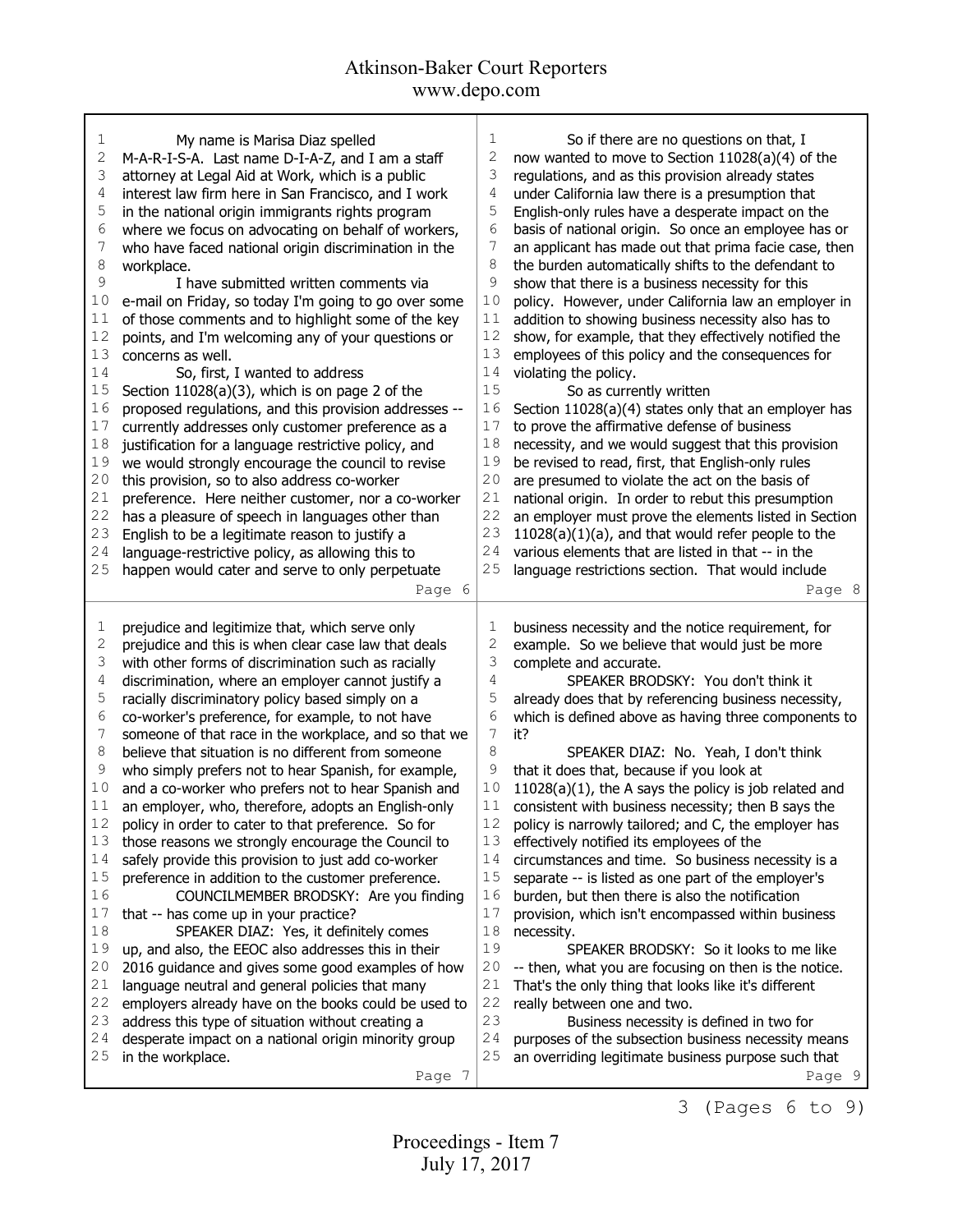| 1  | is necessary.                                         | 1  | So we would suggest adding a new                      |
|----|-------------------------------------------------------|----|-------------------------------------------------------|
| 2  | SPEAKER DIAZ: Yes, we agree that                      | 2  | section. It would be 11028(a)(5), which would be on   |
| 3  | business necessity is sufficiently explained in this  | 3  | page 2 of the current draft regulations, and it would |
| 4  | provision, but subsection four, the one I'm focusing  | 4  | state: To meet its burden it is not sufficient that   |
| 5  | on, if you were to just read that section, it would   | 5  | the employer rely on subjective beliefs or facially   |
| 6  | -- one would understand that the employer just has to | 6  | unsupported assumptions about the need for a language |
| 7  | prove business necessity wherein, in fact, the        | 7  | restrictive policy, and we would recommend that same  |
| 8  | provisions directly above this say that they have to  | 8  | type of language be added to the end of               |
| 9  | prove business necessity, also, that the policies     | 9  | Section 11028(b), which deals with accent             |
| 10 | nearly tailored and that it has effectively notified  | 10 | discrimination, and at Section 11028(c), which deals  |
| 11 | its employees of the policy and the consequences for  | 11 | with English-proficiency requirements, and in our     |
| 12 | violating it. So we make the suggestion just for      | 12 | written comments we have included the specific        |
| 13 | consistency and so that it's as clear as possible,    | 13 | language for each of those additions as well.         |
| 14 | first, that there is a presumption that there is a    | 14 | Okay. Now, moving on to discovery and                 |
| 15 | desperate impact, and secondly, what the employer has | 15 | into immigration status. First, I just want to thank  |
| 16 | to show to rebut that presumption.                    | 16 | the Council again for addressing this issue in the    |
| 17 | Okay. So if there are no other                        | 17 | proposed regulations. As I'm sure many of you are     |
| 18 | questions, I'll move on to another issue regarding    | 18 | aware, actual discovery or even the potential that    |
| 19 | burdens of proof in language discrimination cases.    | 19 | there could be discovery into immigration status can  |
| 20 | So whether a case deals with a language-restrictive   | 20 | have a very extreme, chilling effect on individual    |
| 21 | policy, an English-proficiency requirement, or accent | 21 | claimants, and also, the broader immigrant worker     |
| 22 | discrimination, there is always unfortunately a       | 22 | community. So I think it's very important that these  |
| 23 | possibility that unfounded assumptions will pervade   | 23 | regulations do address this, and we thank you for     |
| 24 | the fact finder's analysis in determining whether a   | 24 | doing that. We would -- we made some suggestions in   |
| 25 | given policy or an act violates the FEHA, and in our  | 25 | our written comments to just make this area of the    |
|    | Page 10                                               |    | Page 12                                               |
|    |                                                       |    |                                                       |
|    |                                                       |    |                                                       |
| 1  | written comments we have cited to several cases in    | 1  | law even clearer in the regulations, first, to make   |
| 2  | the Title 7, context that illustrate this point.      | 2  | clear that in the liability phase there is -- there   |
| 3  | I'll highlight one today. That's a seventh circuit    | 3  | is no discovery allowed in immigration status, and    |
| 4  | case where CHAIR CHAYA MANDELBAUM upheld a very       | 4  | secondly, during the remedies phase, there is a       |
| 5  | broadening proficiency that required, both, verbal    | 5  | certain standard that are set in California law,      |
| 6  | and written English proficiency for nearly all job    | 6  | where by which the employer would have to prove by a  |
| 7  | classifications in a large medical facility, and that | 7  | clear and convincing evidence that this inquiry is    |
| 8  | covered things within the maintenance department, the | 8  | necessary, and then, also, that this discovery can    |
| 9  | whole gamut of jobs in that environment.              | 9  | only be used for purpose of determining the remedies. |
| 10 | In upholding the judgment in favor of                 | 10 | So it's more of a structural suggestion that we've    |
| 11 | the defendants in that case, the seventh circuit      | 11 | made, and I would refer you to our written comments   |
| 12 | noted, quote, that it would suppose that English is   | 12 | to look at that, and then, also, the specific         |
| 13 | most likely to be the common language of a majority   | 13 | language, but I just wanted to highlight that we      |
| 14 | of patient and the like, therefore, deficiencies in   | 14 | think it's the regulations do a great job. We         |
| 15 | English is a language deficiency most likely to be    | 15 | suggest that just further clarity, and this would be  |
| 16 | troublesome with an employee of a hospital located    | 16 | helpful, and then I'm going to move to the driver's   |
| 17 | well in the interior of a supposedly English-speaking | 17 | license provisions. So that's on page 4 of the        |
| 18 | nation.                                               | 18 | proposed regulations.                                 |
| 19 | So this is a case that unfortunately                  | 19 | So, we suggest that the Council add a                 |
| 20 | demonstrates some of the assumptions that can come in | 20 | new provision under Section 11028(g), which as I      |
| 21 | to play in these types of cases, and we think that    | 21 | said, deals with driver's licenses that are issued    |
| 22 | these regulations provide a really important          | 22 | under California Vehicle Code 12801.9, and this       |
| 23 | opportunity for the Council to clarify the burdens on | 23 | provision that we suggest would make clear that       |
| 24 | each party, and also, what each party has to do to    | 24 | possession of this type of license would not          |
| 25 | meet those burdens.                                   | 25 | constitute the clear and convincing evidence required |

4 (Pages 10 to 13)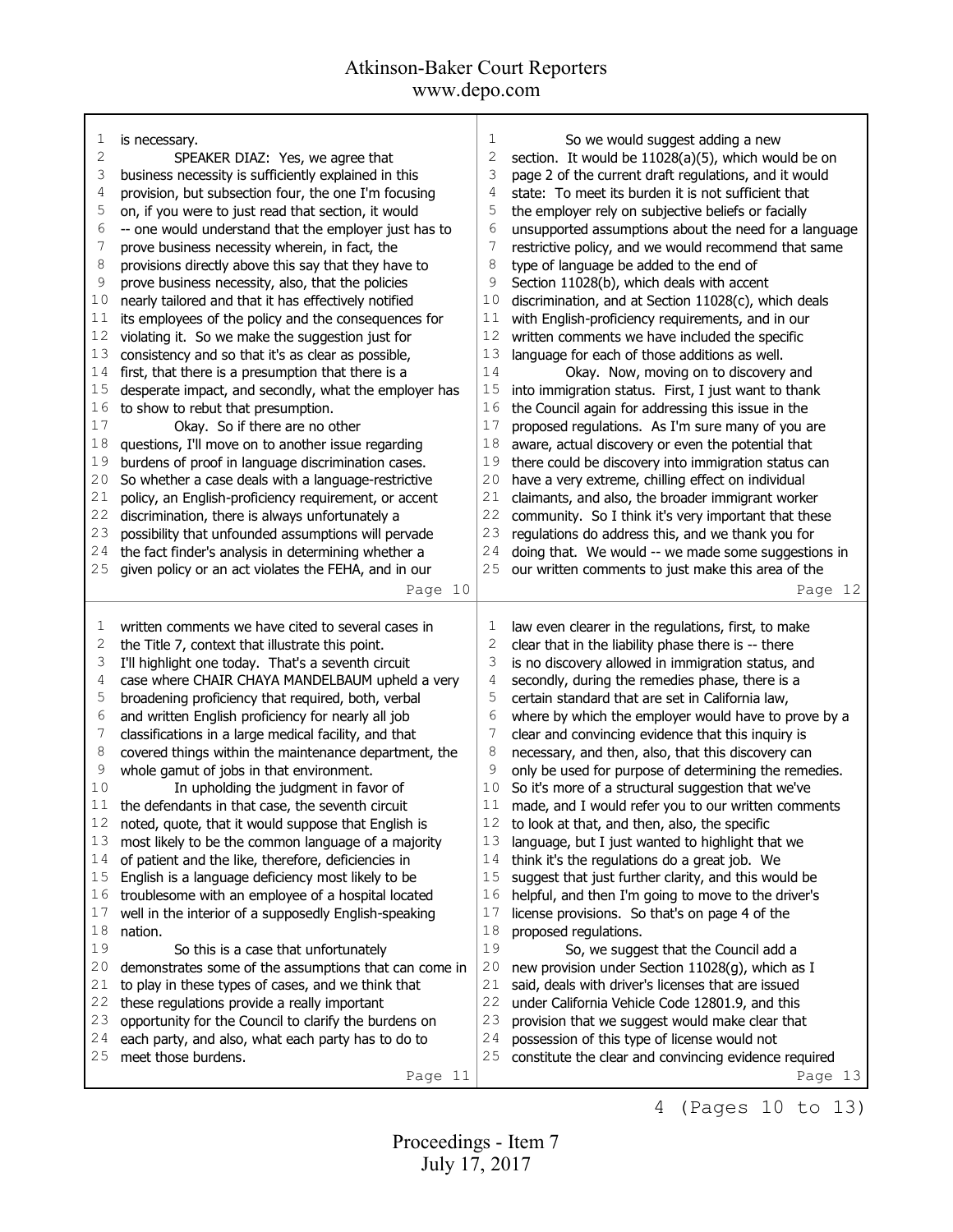| 1            | to allow discovery into immigration status at the     | 1              | question regarding this -- your suggestion around the              |
|--------------|-------------------------------------------------------|----------------|--------------------------------------------------------------------|
| $\mathbf{2}$ | remedies phase of a proceeding.                       | $\overline{c}$ | driver's license. Are there some scenarios where an                |
| 3            | So, the language that we suggested is                 | 3              | employee would have a driver's license under                       |
| 4            | that an employer applicant possesses a driver's       | 4              |                                                                    |
|              |                                                       |                | Section 12801.9, and actually, be authorized to work               |
| 5            | license issued under Section 12801.9 of the vehicle   | 5              | in the U.S.? Can you explain what those scenarios                  |
| 6            | does not constitute clear and convincing evidence for | 6              | would be?                                                          |
| 7            | purposes of Section 11028(f)(2)(b), which we refer to | 7              | SPEAKER DIAZ: Yeah, a doctor recipient                             |
| 8            | another section we recommended you at.                | 8              | might have a license. People who are in different                  |
| 9            | Possession of a driver's license issued               | 9              | states of the asylum process, so it's not synonymous               |
| 10           | under Section 12801.9 of the Vehicle Code cannot be   | 10             | with being undocumented necessarily.                               |
| 11           | considered when determining whether an employer has   | 11             | COUNCILMEMBER CISNEROS: An asylum                                  |
| 12           | made the required showing for remedies related to     | 12             | applicant is eligible for employment authorization                 |
| 13           | discovery into an applicant's or employee's           | 13             | after 150 days of their application pending.                       |
| 14           | immigration status as described under Section         | 14             | SPEAKER DIAZ: So there is no requirement                           |
| 15           | 11028(f)(2)(b) of this article. We make this          | 15             | that someone has to have, you know, change the type                |
| 16           | suggestion because all California residents are       | 16             | of license they have if they were to change status or              |
| 17           | eligible for a license under Vehicle Code             | 17             | obtain DACA, and just in general the eligibility                   |
| 18           | Section 12801.9, and also, the Vehicle Code, itself,  | $1\,8$         | requirements are eligible to all residents in                      |
| 19           | states that possession of this license cannot be used | 19             | California. So we don't think that meets the clear                 |
| 20           | to discriminate under -- or discrimination based on   | 20             |                                                                    |
| 21           |                                                       | 21             | and convincing standard.<br>COUNCILMEMBER CISNEROS: I have another |
|              | the possession of this license is a violation of the  | 22             |                                                                    |
| 22           | Fair Employment and Housing Act and the Vehicle Code  |                | question about one of your suggestions. This relates               |
| 23           | also states that a license issued under 12801.9 is    | 23             | to adding the language it's not sufficient -- this is              |
| 24           | not to be used for any purpose other than to          | 24             | for your proposal around a new section 11028,                      |
| 25           | establish identity and authorization to drive.        | 25             | subsection (a)(5), where you suggest adding it is not              |
|              | Page 14                                               |                | Page 16                                                            |
|              |                                                       |                |                                                                    |
|              |                                                       |                |                                                                    |
| 1            | So we think this is a related point and               | 1              | sufficient an employer rely on subjective beliefs or               |
| 2            | is very important in that discovery area of the       | 2              | assumptions about the need for a language restrictive              |
| 3            | regulations, and then finally, in our written         | 3              | policy and you propose adding that same language to                |
| 4            | comments we provided some detailed language to be     | 4              | 11028, subsection (b) and (c), but you don't propose               |
| 5            |                                                       | 5              | adding that language to subsection (d) about foreign               |
| 6            | added to the harassment provision, which is section   | 6              |                                                                    |
| 7            | 11028, subdivision J, currently on page 4.            | 7              | training, and I was wondering if there is a                        |
| 8            | As it stands now there is just one                    | 8              | particular reason for -- if it were to be added, do                |
| 9            | provision that in general says that it is unlawful    | 9              | you think it wouldn't be applicable to 11028,                      |
|              | for an employer to harass someone on the bases of     |                | subsection (d), foreign training and experience. It                |
| 10           | national origin and because there are certain types   | 10             | is unlawful for employment practice. It is an                      |
| 11           | of harassment specific to national origin context, we | 11             | unlawful employment practice pursuant to permissible               |
| 12           | would suggest that the Council add some of those      |                | 12 defense for an employer or other covered entity to              |
| 13           | common examples that we have seen, and that I'm       | 13             | deny employment opportunities to an individual                     |
| 14           | guessing others have seen in work to strengthen the   | 14             | because the individual received training or education              |
| 15           | regulations and make clear what the national origin.  | $15$           | outside of the United States or were to require an                 |
| 16           | So we suggested that the Council added 11028(a), 1    | 16             | individual to be foreign trained.                                  |
| 17           | through 4, to address the harassment involving        | 17             | SPEAKER DIAZ: I could see that be useful                           |
| 18           | English-only rules, threats of deportation,           | 18             | there either and equally applicable. That's a good                 |
| 19           | derogatory comments regarding immigration or          | 19             | point that we hadn't considered.                                   |
| 20           | immigration status and language or speakers and       | 20             | COUNCILMEMBER CISNEROS: Thanks.                                    |
| 21           | specific languages in our comments on those.          | 21             | SPEAKER DIAZ: Okay.                                                |
| 22           | So, that is all for now unless there are              | 22             | CHAIR CHAYA MANDELBAUM: Thank you very                             |
| 23           | any questions.                                        | 23             | much, Miss Diaz.                                                   |
| 24           | Okay. Well, thank you so much.                        | 24             | SPEAKER DIAZ: Thank you.                                           |
| 25           | COUNCILMEMBER CISNEROS: I have a                      | 25             | CHAIR CHAYA MANDELBAUM: Anyone else                                |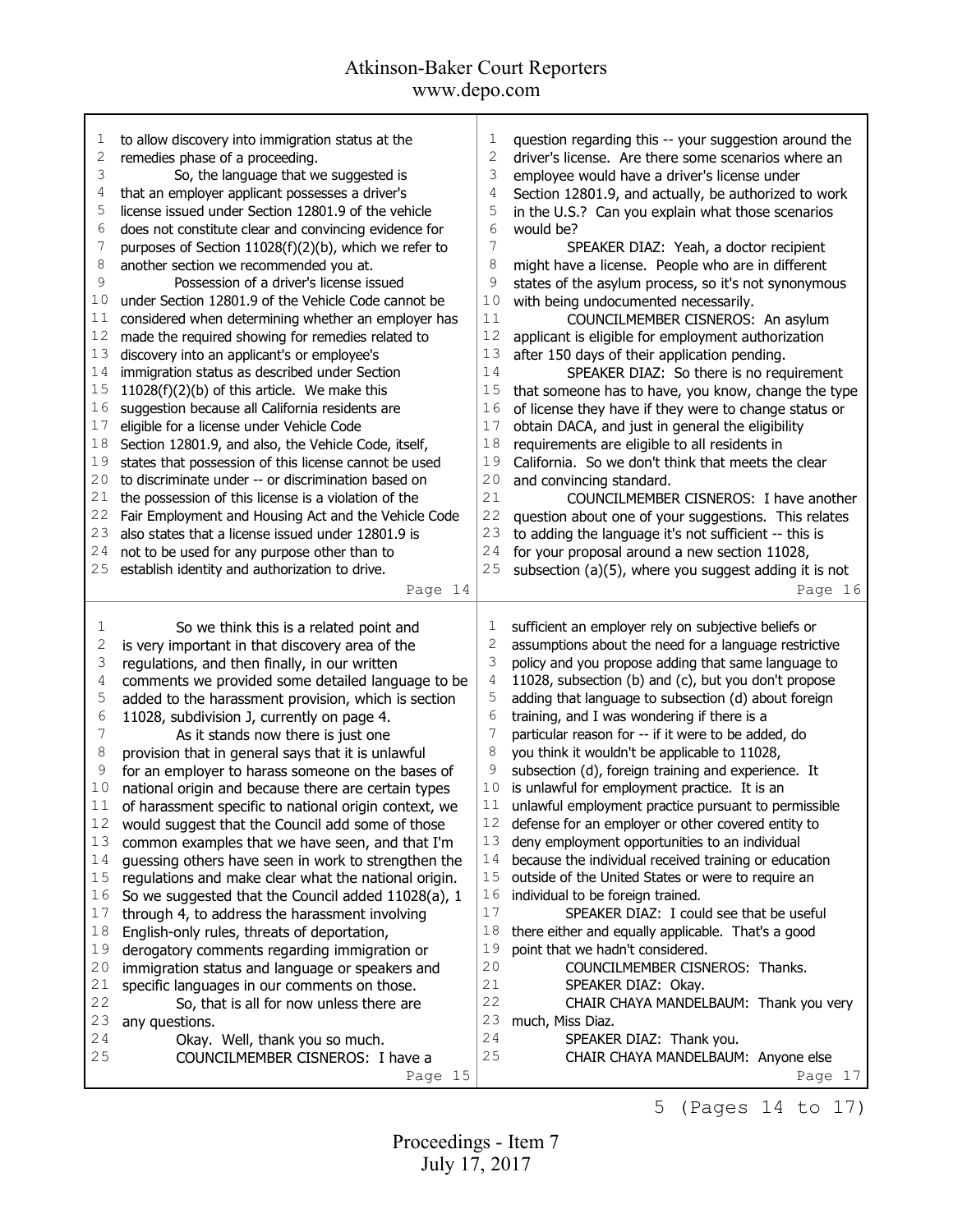| 1          | wishing to testify regarding the national origin                                                     | 1              | language restrictions? I mean, I think it's implied                                    |
|------------|------------------------------------------------------------------------------------------------------|----------------|----------------------------------------------------------------------------------------|
| 2          | regulations?                                                                                         | $\mathbf{2}$   | because of the reference back to 11019(b), which is                                    |
| 3          | SPEAKER LEBOWITZ: Good morning. My name                                                              | 3              | the harassment that talks about hostile work                                           |
| 4          | is Noah Lebowitz, the partner with Peter, Lebowitz                                                   | 4              | environment but                                                                        |
| 5          | in San Francisco, here today in my capacity as the                                                   | 5              | SPEAKER LEBOWITZ: Understood. We think                                                 |
| 6          | chair of the California employment lawyers                                                           | $\epsilon$     | that it's important that it's explicit within the                                      |
| 7          | association, FEHC regulations Task Force. We have                                                    | 7              | language restrictions regulations especially due to                                    |
| 8          | not yet submitted our written comments for these                                                     | 8              | the Federal regulation on point as well as the                                         |
| 9          | regulations. We will do so by the end of today, and                                                  | 9              | Federal case law that we cite in our -- in our letter                                  |
| 10         | we have a number of sections that we're addressing,                                                  | 10             |                                                                                        |
|            |                                                                                                      |                | to the Council, which includes a Ninth Circuit case                                    |
| 11         | some minor tweaks, some other more significant.                                                      | 11             | which the -- excuse me -- in the Garcia versus                                         |
| 12         | The one thing I want to highlight today                                                              | 12             | Spontate (phonetically) from 1993, which at the                                        |
| 13         | and although I will mention that most of what we are                                                 | 13             | relevant page says, quote, "Likewise we can envision                                   |
| 14         | submitting is similar, if not precisely what we                                                      | 14             | a case in which such rules are enforced in such a                                      |
| 15         | submitted several months ago while these regulations                                                 | 15             | draconian manner that the enforcement itself amounts                                   |
| 16         | were in draft near the end of that process, so most                                                  | 16             | to harassment." So that is specifically talking                                        |
| 17         | of what we submit today will be familiar to members                                                  | 17             | about the language restriction rules and enforcement                                   |
| 18         | of the Council who were involved in that process.                                                    | 18             | of language restriction policies.                                                      |
| 19         | What I want to address today two                                                                     | 19             | The second section that we propose                                                     |
| 20         | subsections that we're asking be added to the                                                        | 20             | adding, again, in our letter designated as                                             |
| 21         | regulations to the proposed regulation within the                                                    | 21             | $11028(a)(6)$ were to read as follows -- and it's a                                    |
| 22         | language restrictions section. So we're looking at                                                   | 22             | little wordy. It probably needs some work. This is                                     |
| 23         | Section 11028, subsection (a), and these are                                                         | 23             | what we come up at this point. Implementation of                                       |
| 24         | subsections that we have designated as five and six.                                                 | 24             | language restrictions may also constitute an                                           |
| 25         | Obviously, if you incorporate other folks, you                                                       | 25             | employment practice that adversely affects an                                          |
|            | Page 18                                                                                              |                | Page 20                                                                                |
|            |                                                                                                      |                |                                                                                        |
|            |                                                                                                      |                |                                                                                        |
| 1          | renumber as needed in the subsection. The first is                                                   | 1              | employee's enjoyment of an employment benefit by                                       |
| $\sqrt{2}$ | -- I'll just read it. Obviously, you will see it all                                                 | $\mathbf 2$    | prohibiting bilingual employees whose primary                                          |
| 3          | there in writing today, but our proposed section 5                                                   | 3              | language is not English from communicating in a most                                   |
| 4          | would say language restrictions language -- excuse me                                                | $\overline{4}$ | effective language, and, again, this is a broader by                                   |
| 5          | -- language restriction policies including English                                                   | 5              | using the words by incorporating the employment                                        |
| 6          | only rules may create a hostile work environment for                                                 | 6              | benefit language that is defined elsewhere in the                                      |
| 7          | non-English and bilingual workers. The hostile or                                                    | 7              | regulations ensures that not only are we talking                                       |
| 8          | harassment negotiation or sentiment we do not really                                                 | 8              | about the original justification for the language                                      |
| 9          | see in any other part of the existing proposed                                                       | 9              | restriction policy, but we also address how it's                                       |
| 10         | regulations, so we want to make sure that that idea                                                  | 10             | being implemented, and, again, this is something that                                  |
| 11         | is explicit within the proposed regulations. We draw                                                 | 11             | is drawn from authority -- Federal authority, for                                      |
| 12         |                                                                                                      |                | instance, in the EEOC guidance, section 5 on national                                  |
|            | for authority for this proposal both from Federal                                                    | 12             |                                                                                        |
| 13         | regulations and from Federal case law. The Federal                                                   | 13             | origin discrimination -- section 5, subsection                                         |
| 14         | regulations, specifically 29 CFR, section 106.7,                                                     | 14             | (c)(2), specifically addresses this idea, and, again,                                  |
| 15         | which recognizes that implementation of a language                                                   | 15             | this -- and also this idea has been recognized by the                                  |
| 16         | restriction policy, quote, or may, quote, "result in                                                 | 16             | Fair Employment Housing Commission when it was still                                   |
| $17$       | a discriminatory working environment," unquote.                                                      | 17             | in effect and still operating in its adjudicatory                                      |
| 18         | That's, again, a sentiment we don't necessarily we                                                   | 18             | function in the DFEH versus national bindery case,                                     |
| 19         | believe are in the existing proposals in these                                                       | 19             | which we cite and quote at length in our paper. So,                                    |
| 20         | regulations.                                                                                         | 20             | we just want to highlight those two subsections --                                     |
| 21         | COUNCILMEMBER BRODSKY: Can I ask you a                                                               | $2\,1$         | two proposed new subsections to make sure that the                                     |
| 22         | question about that? Is there a reason why you would                                                 | 22             |                                                                                        |
| 23         |                                                                                                      | 23             | Council takes a good look at those, and if you have<br>any other questions about that. |
| 24         | not maybe in addition to that add it to the<br>harassment section (J) or put it there instead of, so | 24             | CHAIR CHAYA MANDELBAUM: Thank you, Mr.                                                 |
| 25         | that is -- so that it covers everything, not just                                                    | 25             | Lebowitz.                                                                              |
|            | Page 19                                                                                              |                | Page 21                                                                                |

6 (Pages 18 to 21)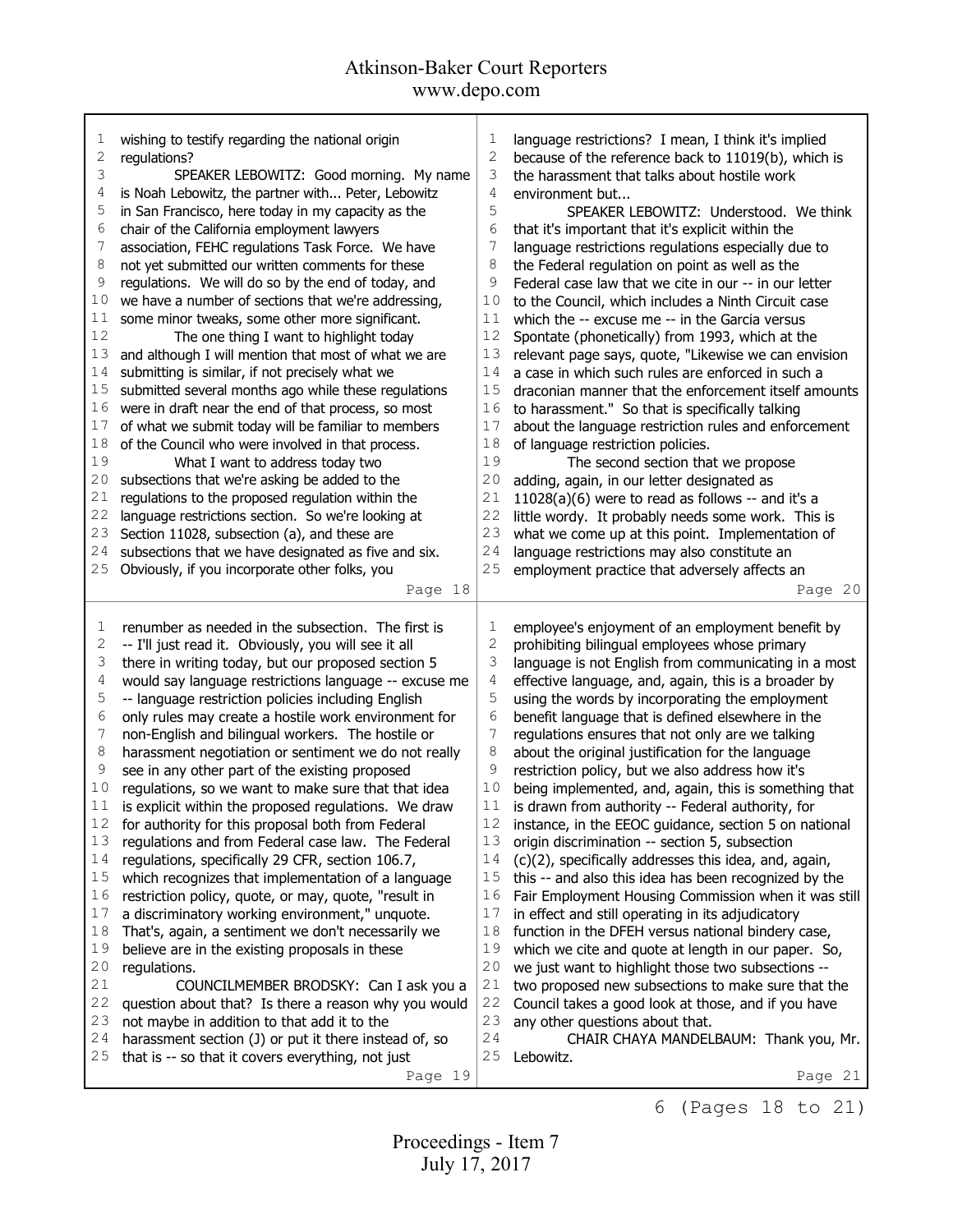| 1      | SPEAKER LEBOWITZ: Thank you very much.                      | 1      | national origin regulations, so if it's not                    |
|--------|-------------------------------------------------------------|--------|----------------------------------------------------------------|
| 2      | CHAIR CHAYA MANDELBAUM: Anyone else                         | 2      | appropriate at this time, then I can bring another             |
| 3      | wishing to provide testimony?                               | 3      | time, let me know, but it is in the regulations with           |
| 4      | SPEAKER HERRINGTON: It's Joan Herrington                    | 4      | respect to the definition of employers in                      |
| 5      | and my law firm is the Bay Area Employment Law              | 5      |                                                                |
|        |                                                             |        | Section 110008. Would that be appropriate at this              |
| 6      | Office. Herrington is H-E-R-R-I-N-G-T-O-N.                  | 6      | time to address?                                               |
| 7      | I just want to put in a plea to the                         | 7      | CHAIR CHAYA MANDELBAUM: Sure. I mean,                          |
| 8      | Council in the initial statement of reasons                 | 8      | to the extent, at least, that employer incorporates            |
| 9      | supporting the regulations for national origin.             | 9      | itself into the regulations by virtue of existing              |
| 10     | There is a single Federal cite, for example. It is          | 10     | SPEAKER VERNOFF: Yeah, I don't know that                       |
| 11     | so helpful for people who want to educate judges that       | 11     | I specifically sent written comments, but I did                |
| 12     | the regulations are always retroactive that the             | 12     | submit an e-mail to Mr. Kish on Friday regarding this          |
| 13     |                                                             | 13     |                                                                |
|        | Council cannot make new law. They can only interpret        |        | issue, and I don't know if he recalls. With respect            |
| 14     | the existing law that we have better citations              | 14     | to subsection $(d)(1)$ , and so the provision reads, you       |
| $1\,5$ | supporting each of these subsections that the Council       | 15     | know, regularly employing means employing five or              |
| 16     | has relied on in reaching these regulations. I can't        | 16     | more individuals working day and 20 consecutive weeks          |
| 17     | stress how helpful it is to have point-by-point             | 17     | in the current calendar year or preceding calendar             |
| 18     | authority that the Council relied on. That's my own         | $1\,8$ | year.                                                          |
| 19     | personal recommendation, and it's not necessarily for       | 19     | I am currently facing an issue with this                       |
| 20     | language of the regulations, but for amplification in       | 20     | regulation that is currently up on a motion for                |
| 21     | the final statement of reasons.                             | 21     | summary judgment, and it could result in my case               |
| 22     | Thank you.                                                  | 22     | being thrown out due to the language, and so I wanted          |
|        |                                                             |        |                                                                |
| 23     | CHAIR CHAYA MANDELBAUM: Thank you, Miss                     | 23     | to bring attention to the ambiguity here, so,                  |
| 24     | Herrington.                                                 | 24     | perhaps, it could be clarified.                                |
| 25     | Anyone else wishing --                                      | 25     | In the particular case that I have there                       |
|        | Page 22                                                     |        | Page 24                                                        |
|        |                                                             |        |                                                                |
|        |                                                             |        |                                                                |
| 1      |                                                             | 1      |                                                                |
|        | DFEH DIRECTOR KISH: I just want to                          |        | is a business that purchased another business and              |
| 2      | respond to that. I think Miss Herrington's point is         | 2      | when they made an asset purchase, which did not                |
| 3      | very well taken. The only thing I would add is that         | 3      | obligate them to hire any of the employees, so all             |
| 4      | the office of administrative law is not on the same         | 4      | the employees were terminated, and then they rehired           |
| 5      | page as you. So that limits us in terms of what we          | 5      | essentially everyone, other than my client, who was            |
| 6      | can include as citations in, both, the initial and          | 6      | pregnant, and they're making the argument that they            |
| 7      | final statement of reason. So to the extent you             | 7      | are not subject to the regulation based on the                 |
| 8      | would like to see, I just want to emphasize it's not        | 8      | argument, based on the language in the current                 |
| 9      | the will of the councilmembers that we have citations       | 9      | calendar year or preceding calendar year, and this             |
| 10     |                                                             | 10     | may be a little bit difficult to illustrate, so I              |
| 11     | that are more spare than might be useful for                | 11     |                                                                |
| 12     | practitioners.                                              |        | will try my best, but the company that bought the              |
|        | CHAIR CHAYA MANDELBAUM: Thank you.                          |        | prior company created a new corporation in December            |
| 13     | Important point to clarify.                                 | 13     | of 2014, so that company did not exist until December          |
| 14     | Anyone else wishing to provide                              | 14     | of 2014. They hired everyone, but my client in                 |
| 15     | testimony?                                                  | 15     | December of 2014.                                              |
| 16     | Brian, any e-mails coming in about this?                    | 16     | Now, if you look at the strict language                        |
| $17$   | SPEAKER VERNOFF: So, provision that I                       | 17     | of the regulations, they did not have five or more             |
| 18     | wanted to bring attention is not specifically in the        | 18     | employees in the current, i.e., 2014 or preceding              |
| 19     | respect.                                                    | 19     | calendar year, 2013, because they did not exist until          |
| 20     | CHAIR CHAYA MANDELBAUM: I'm sorry. Can                      | 20     | December of 2014. Technically it seems under the               |
| 21     | you start by introducing yourself?                          | 21     | language they could be correct.                                |
| 22     | SPEAKER VERNOFF: Raven Vernoff                              | 22     | Now, this is not a situation that is                           |
|        |                                                             | 23     |                                                                |
| 23     | (phonetically). I represent plaintiffs in                   |        | limited to this very specific circumstance, but, in            |
| 24     | discriminations. The provision I wanted to bring            | 24     | fact, this argument could be made by any employer who          |
| 25     | attention to is actually not specifically in the<br>Page 23 | 25     | basically starts a business or purchases a business<br>Page 25 |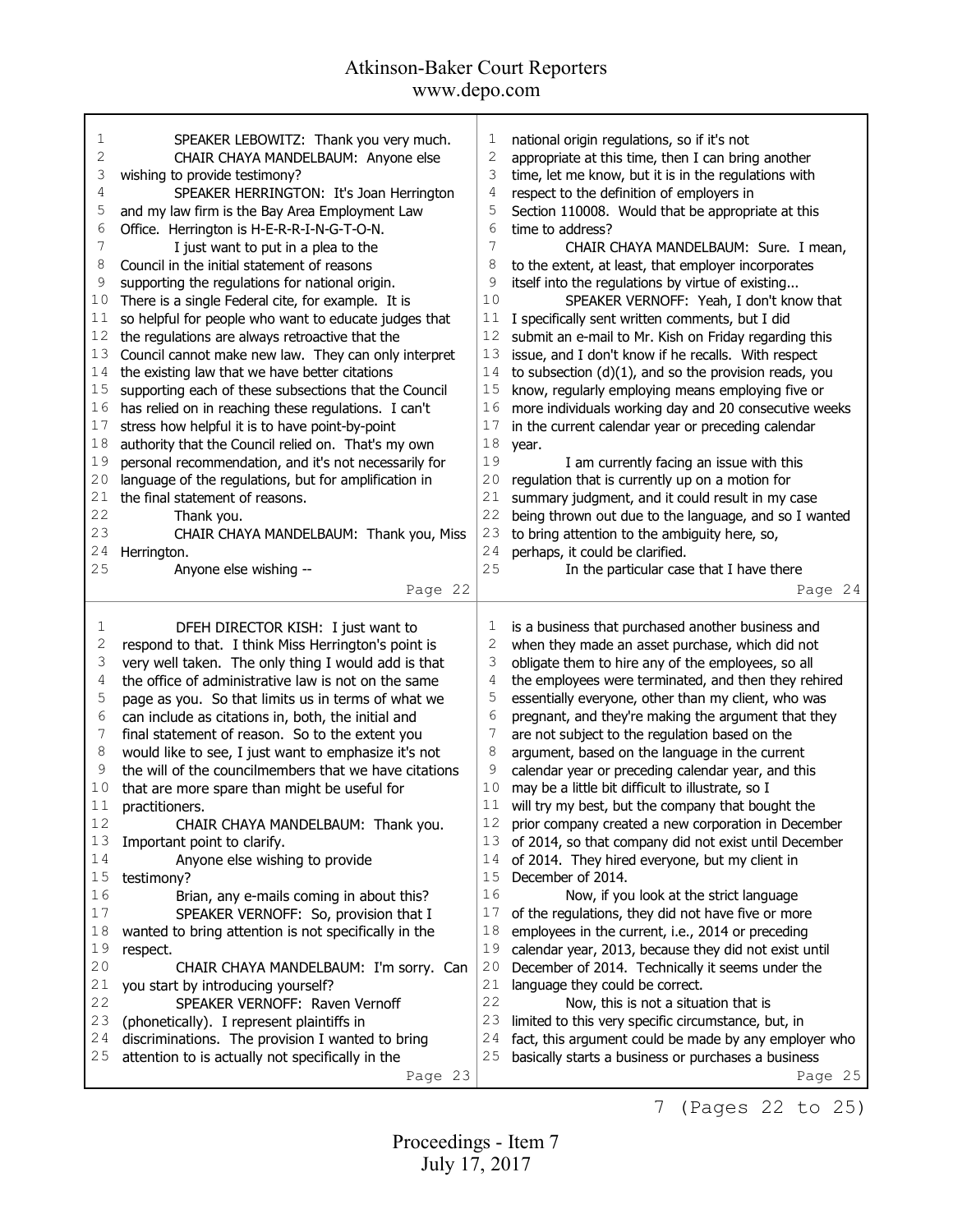| 1    | at any time after August 15th.                        | 1  | discussed at the last meeting, we generally don't, if |
|------|-------------------------------------------------------|----|-------------------------------------------------------|
| 2    | CHAIR CHAYA MANDELBAUM: So one thing I'm              | 2  | you have any big picture of things you would like to  |
| 3    | aware of is this abnormality. This language comes     | 3  | provide, certainly.                                   |
| 4    | directly either from the statute or from Title 7, one | 4  | COUNCILMEMBER SCHUR: I just became aware              |
| 5    | or the other. It's interpreted the same way in        | 5  | that might be of interest to the committee, which     |
| 6    | Title 7, and I agree with you that that can't be the  | 6  | Councilmember Cisneros is shaking her head, areas     |
| 7    | intent. What I would be curious to look at is case    | 7  | which involves Arias v. Ramondo case, A-R-I-A-S       |
| 8    | law, because I don't think that that exception makes  | 8  | versus Ramondo, R-A-M-O-N-D-O, came down on June 22nd |
| 9    | sense, and I doubt that case law is interpreting it   | 9  | from the Ninth Circuit. I don't have a cite or West   |
| 10   | that way, but the language, itself, is not unique to  | 10 | Law cite at the moment, and it involves harassment of |
| 11   | these regulations. It's the way it's defined across   | 11 | employees providing them, and actually arranging to   |
| 12   | the board state and Federally.                        | 12 | get them deported by someone showing at a deposition, |
| 13   | SPEAKER VERNOFF: So I looked at all the               | 13 | and it determined that the agent of the employer in   |
| 14   | case law. There is not a California one on point.     | 14 | this case, the lawyer, could -- the employer could be |
| 15   | There is unfortunately a Federal law case -- a        | 15 | held accountable for that. It has a lot of good       |
| 16   | Federal and Title 7 on point, which favors in         | 16 | language in it, although it doesn't directly address  |
| $17$ | employer's position. So, it actually has been         | 17 | the threatening to call immigration issue, but I      |
| 18   | interpreted adversely to the position that I'm        | 18 | would recommend that the committee read it as they're |
| 19   | advocating under Title 7. With respect to California  | 19 | looking.                                              |
| 20   | cases there is absolutely nothing.                    | 20 | CHAIR CHAYA MANDELBAUM: Thank you for                 |
| 21   | CHAIR CHAYA MANDELBAUM: Okay. I                       | 21 | calling that to our attention.                        |
| 22   | appreciate that, and thank you for calling it to our  | 22 | And just those following along, the                   |
| 23   | attention.                                            | 23 | subcommittee are Brodsky and I, so, we will go -- I   |
| 24   | Just by way of procedural process, this               | 24 | mean, we'll all receive all the comment that comes in |
| 25   | will fall outside, I think, of the notice rulemaking  | 25 | by 5:00 p.m. -- the written comment -- and have a     |
|      |                                                       |    |                                                       |
|      | Page 26                                               |    | Page 28                                               |
|      |                                                       |    |                                                       |
|      |                                                       |    |                                                       |
| 1    | with national origin discrimination. We have had      | 1  | chance to read it. Councilmembers Brodsky and I will  |
| 2    | various general employment regulations brought to our | 2  | review it all and provide an updated proposed draft   |
| 3    | attention, so it will be on the Council's radar the   | 3  | for the full Council to consider and provide comments |
| 4    | next time a rulemaking covering other parts of the    | 4  | and vote on it at our next meeting.                   |
| 5    | regulations is considered.                            | 5  | COUNCILMEMBER IGLESIAS: Could I make a                |
| 6    | SPEAKER VERNOFF: Thank you so much for                | 6  | quick comment?                                        |
| 7    | hearing me out.                                       | 7  | One of the comments that came in asked                |
| 8    | Have a great day. Thank you.                          | 8  | about whether reasonable accommodation applies here,  |
| 9    | CHAIR CHAYA MANDELBAUM: Anyone else                   | 9  | and if so, I do think it merits some specification    |
| 10   | wishing to provide testimony?                         | 10 | about how and when reasonable accommodation would     |
| 11   | Seeing none and having checked the                    | 11 | apply in these cases, and then the situation, and     |
| 12   | e-mail as well, we'll conclude. So thank you to       | 12 | then also just, I think, there may be a typo on       |
| 13   | those who provided public comment on the proposed     | 13 | 11028(f)(4), but it refers back to F, but I think it  |
| 14   | regulations regarding national origin and             | 14 | really means E, and one, the height and weight        |
| 15   | discrimination. We'll accept written comments until   | 15 | restrictions. It seems like that clause or provision  |
| 16   | 5:00 p.m., July 17th and with that, the hearing       | 16 | should specifically refer to national origin in some  |
| 17   | portion of our meeting is adjourned, and we can move  | 17 | way.                                                  |
| 18   | right along, I think, unless anyone -- I mean,        | 18 | COUNCILMEMBER CISNEROS: National origin.              |
| 19   | generally we don't do these.                          | 19 | CHAIR CHAYA MANDELBAUM: And some way.                 |
| 20   | This is the draft that was voted in and               | 20 | COUNCILMEMBER CISNEROS: I have another                |
| 21   | we're about to get a bunch of public comment that the | 21 | comment, too, for subsection (f), and subsection      |
| 22   | subcommittee will consider and everyone will have a   | 22 | (4)(a), and it talks about retaliation may include,   |
| 23   | chance to digest and then the subcommittee will       | 23 | but is not limited to, and then it's got a capital A  |
| 24   | introduce a draft for the Council, but since the      | 24 | that talks about threatening to call the immigration  |
| 25   | version that's been provided is the same one we       | 25 | authorities related to an employee and various family |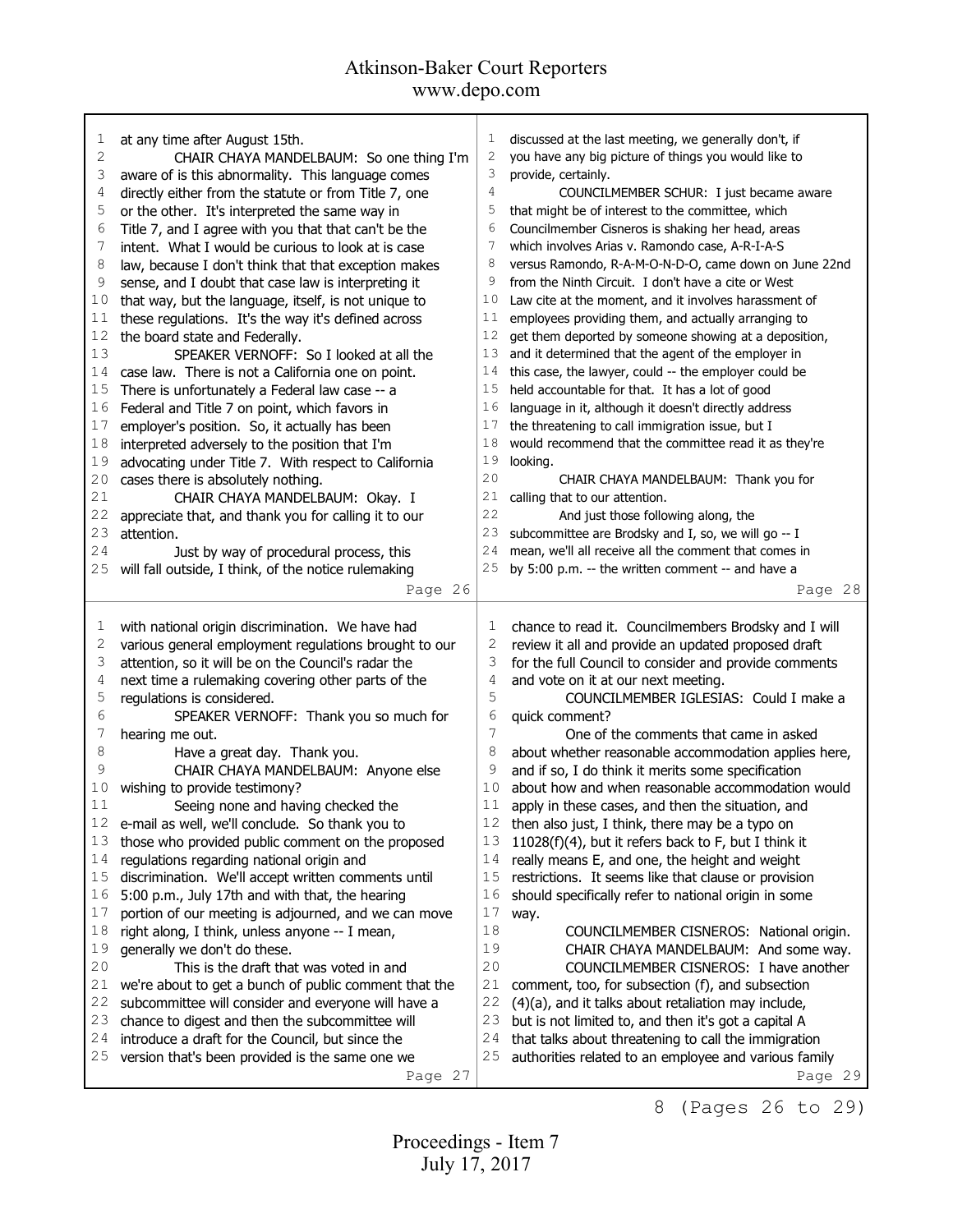# Atkinson-Baker Court Reporters

www.depo.com

| ı<br>2<br>3<br>4<br>5<br>6<br>7<br>8<br>9<br>10<br>11<br>12<br>13<br>14<br>15<br>16<br>17<br>18<br>19<br>20<br>21<br>22<br>23<br>24<br>25 | members, and I was wondering about the extent to<br>which the list might be, you know, too narrow in<br>terms of not referencing step parents or great aunt<br>or great uncles and immigrant families oftentimes<br>have, you know, very large extended families, and so<br>threatening retaliation against a family member like<br>a great aunt or great uncle or a step parent could<br>be, you know, a pretty powerful form of retaliation,<br>but maybe how family members defined in this section<br>may be too narrow.<br>COUNCILMEMBER BRODSKY: What if we were<br>to say something like includes, not limited to?<br>COUNCILMEMBER CISNEROS: Yeah, something<br>like that.<br>COUNCILMEMBER BRODSKY: Something like<br>that.<br>CHAIR CHAYA MANDELBAUM: One thing I<br>might comment from the statute.<br>$-000-$ |   |                  |  |
|-------------------------------------------------------------------------------------------------------------------------------------------|---------------------------------------------------------------------------------------------------------------------------------------------------------------------------------------------------------------------------------------------------------------------------------------------------------------------------------------------------------------------------------------------------------------------------------------------------------------------------------------------------------------------------------------------------------------------------------------------------------------------------------------------------------------------------------------------------------------------------------------------------------------------------------------------------------------------------|---|------------------|--|
|                                                                                                                                           | Page 30                                                                                                                                                                                                                                                                                                                                                                                                                                                                                                                                                                                                                                                                                                                                                                                                                   |   |                  |  |
| 1<br>2<br>3<br>4<br>5<br>6<br>7<br>8<br>9<br>10<br>11<br>12<br>13<br>14<br>15<br>16<br>17<br>18<br>19<br>20<br>21<br>22<br>23<br>24<br>25 | STATE OF CALIFORNIA<br>SS.<br>COUNTY OF SAN FRANCISCO<br>I, DEBRA L. ACEVEDO-RAMIREZ, hereby certify:<br>That I am a Certified Shorthand Reporter of the<br>State of California;<br>That in pursuance of my duties as such, I<br>attended the proceedings in the foregoing matter and<br>reported all of the proceedings and testimony taken<br>therein;<br>That the foregoing is a full, true and correct<br>transcript of my shorthand notes so taken.<br>Dated: August 26, 2017<br>DEBRA L. ACEVEDO-RÁMIREZ, RPR, CSR 7692<br>Page $31$                                                                                                                                                                                                                                                                                | 9 |                  |  |
|                                                                                                                                           |                                                                                                                                                                                                                                                                                                                                                                                                                                                                                                                                                                                                                                                                                                                                                                                                                           |   | (Pages 30 to 31) |  |
|                                                                                                                                           | Proceedings - Item 7                                                                                                                                                                                                                                                                                                                                                                                                                                                                                                                                                                                                                                                                                                                                                                                                      |   |                  |  |

July 17, 2017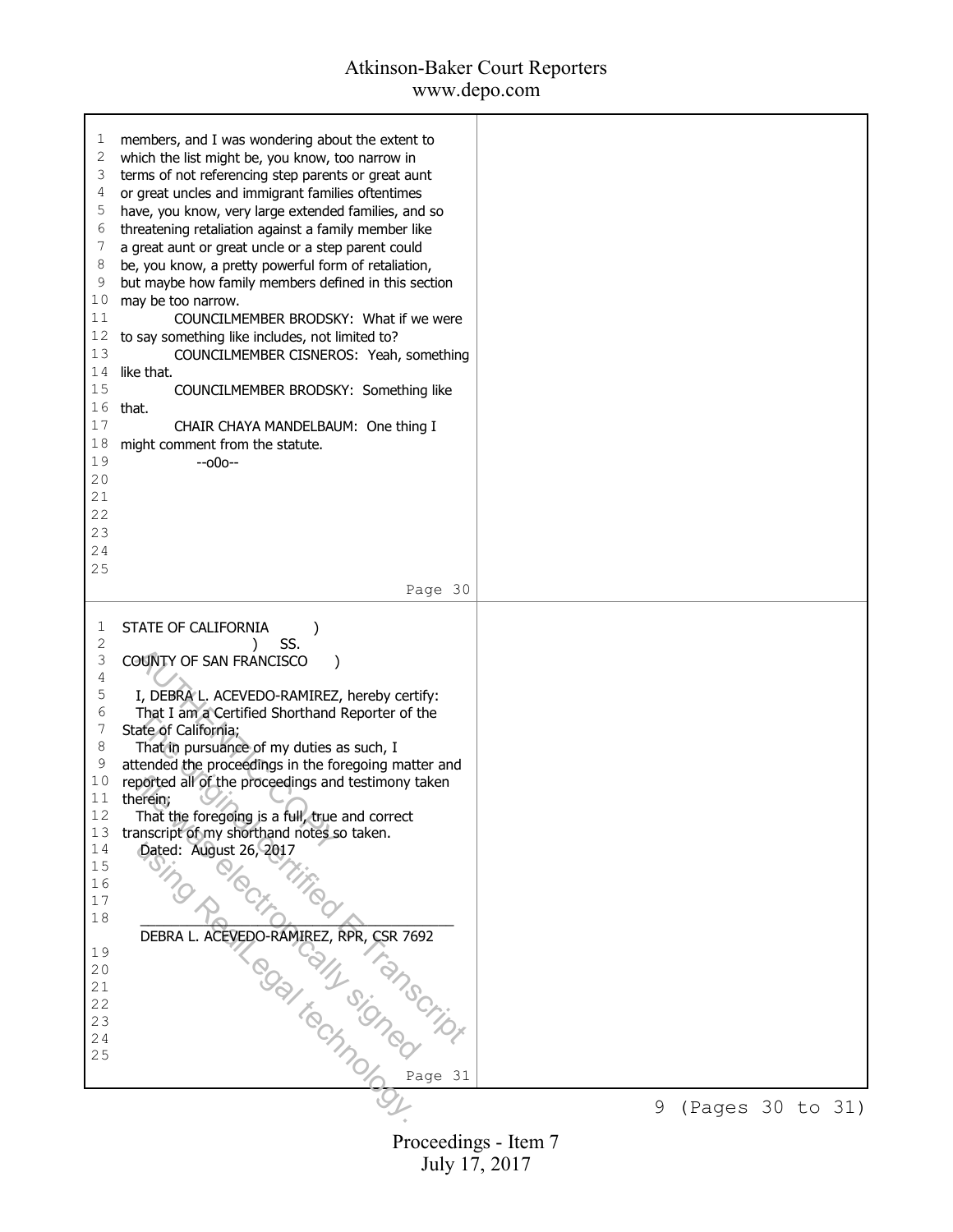Page 1

| A                                              | amplification 22:20                    | become 4:22                           | 29:19 30:17                                                 | 27:5                                            |
|------------------------------------------------|----------------------------------------|---------------------------------------|-------------------------------------------------------------|-------------------------------------------------|
| abnormality 26:3                               | analysis 10:24                         | before 2:7                            | Chairperson 2:9                                             | consistency 10:13                               |
| about 12:6 16:22 17:2,5                        | ancestry 3:1                           | <b>begin</b> $2:65:9,19$              | chance 4:15 27:23 29:1                                      | consistent 9:11                                 |
| 19:22 20:3,17 21:8,23                          | and/or $3:5$                           | behalf 6:6                            | change 16:15,16                                             | constitute 13:25 14:6                           |
| 23:16 27:21 29:8,10,22                         | Angeles 4:3                            | <b>being 4:23 5:2 16:10</b>           | changes $4:12,16$                                           | 20:24                                           |
| 29:24 30:1                                     | another 10:18 14:8 16:21               | 21:10 24:22                           | Chaya 2:4,9 5:7,22 11:4                                     | context 11:2 15:11                              |
| above 9:6 10:8                                 | 24:2 25:1 29:20                        | <b>beliefs</b> 12:5 17:1              | 17:22,25 21:24 22:2,23                                      | convincing 13:7,25 14:6                         |
| absolutely 26:20                               | anyone 4:10,13,14 5:3,17               | <b>believe</b> 7:8 9:2 19:19          | 23:12,20 24:7 26:2,21                                       | 16:20                                           |
| AB077C8 1:24                                   | 17:25 22:2,25 23:14                    | benefit 5:10 21:1,6                   | 27:9 28:20 29:19 30:17                                      | copies $3:84:5$                                 |
| accent 10:21 12:9                              | 27:9.18                                | <b>best 25:11</b>                     | checked 27:11                                               | copy 4:7,8,11,11                                |
| accept 3:24 27:15                              | appear 3:7                             | <b>better 22:14</b>                   | chilling 12:20                                              | corporation 25:12                               |
| accommodation 29:8,10                          | applicable 17:8,18                     | between 9:22                          | circuit 11:3,11 20:10 28:9                                  | correct 25:21 31:12                             |
| accountable 28:15                              | applicant 8:7 14:4 16:12               | big 28:2                              | circumstance 25:23                                          | council 1:4 2:11 4:1,2,12                       |
| accurate 9:3                                   | applicant's 14:13                      | bilingual 19:7 21:2                   | circumstances 9:14                                          | 4:17 6:19 7:13 11:23                            |
| <b>ACEVEDO-RAMIREZ</b>                         | application 16:13                      | bindery $21:18$<br>bit 2:7 25:10      | <b>Cisneros 2:13 15:25</b>                                  | 12:16 13:19 15:12,16                            |
| 1:23 31:5,18                                   | applies 29:8                           | <b>board 26:12</b>                    | 16:11,21 17:20 28:6                                         | 18:18 20:10 21:22 22:8                          |
| across 26:11                                   | apply $29:11$                          | books $7:22$                          | 29:18,20 30:13                                              | 22:13,15,18 27:24 29:3                          |
| act 8:20 10:25 14:22                           | appreciate 26:22<br>appropriate 24:2,5 | <b>both</b> 11:5 19:12 23:6           | <b>citations</b> 22:14 23:6.9<br>cite 20:9 21:19 22:10 28:9 | Councilmember 7:16                              |
| actual 12:18                                   | area 12:25 15:2 22:5                   | bought $25:11$                        | 28:10                                                       | 15:25 16:11,21 17:20<br>19:21 28:4,6 29:5,18,20 |
| actually 16:4 23:25 26:17                      | areas $28:6$                           | <b>Brian 4:3,7 23:16</b>              | cited 11:1                                                  | 30:11,13,15                                     |
| 28:11                                          | argument 25:6,8,24                     | <b>bring</b> 23:18,24 24:2,23         | claimants 12:21                                             | councilmembers 2:11                             |
| add 7:14 13:19 15:12                           | <b>Arias 28:7</b>                      | broadening 11:5                       | clarified 24:24                                             | 5:23 23:9 29:1                                  |
| 19:23 23:3                                     | Arizona 1:23                           | <b>broader</b> 12:21 21:4             | clarifies 2:20                                              | council's 3:13,14,15,22                         |
| added 12:8 15:5,16 17:7                        | around 16:1,24                         | Brodsky 2:12 7:16 9:4.19              | clarify 11:23 23:13                                         | 4:23 27:3                                       |
| 18:20                                          | arranging 28:11                        | 19:21 28:23 29:1 30:11                | clarity $13:15$                                             | Counsel 2:10                                    |
| adding 12:1 16:23,25                           | article 14:15                          | 30:15                                 | classifications 11:7                                        | <b>COUNTY 31:3</b>                              |
| 17:3,5 20:20                                   | asked 29:7                             | brought 4:5,8 27:2                    | clause 29:15                                                | court 1:20 4:24                                 |
| addition 7:15 8:11 19:23                       | asking $18:20$                         | <b>bunch 27:21</b>                    | clear 7:2 10:13 13:2,7,23                                   | covered 11:8 17:12                              |
| additions 12:13                                | asset 25:2                             | <b>burden</b> 8:8 9:16 12:4           | 13:25 14:6 15:15 16:19                                      | covering $27:4$                                 |
| address 6:14,20 7:23<br>12:23 15:17 18:19 21:9 | association 18:7                       | <b>burdens</b> 10:19 11:23,25         | clearer 13:1                                                | covers 19:25                                    |
| 24:6 28:16                                     | assumptions 10:23                      | <b>business 8:9,11,17 9:1,5</b>       | clearly 5:3                                                 | co-worker 6:20,21 7:10                          |
| addresses 6:16,17 7:19                         | 11:20 12:6 17:2                        | 9:11,14,17,23,24,25                   | client 25:5,14                                              | 7:14                                            |
| 21:14                                          | asylum $16:9,11$                       | 10:3,7,9 25:1,1,25,25                 | code 2:23 3:7 13:22                                         | co-worker's 7:6                                 |
| addressing 12:16 18:10                         | <b>ATKINSON-BAKER 1:20</b>             |                                       | 14:10,17,18,22                                              | CPUC $2:8$                                      |
| adieux 2:5                                     | <b>Attachment 3:10</b>                 | C                                     | color $3:1$                                                 | create $19:6$                                   |
| adjourned 27:17                                | <b>Attachments 3:12</b>                | c 2:1 3:12 9:12 17:4 21:14            | come 5:6 7:17 11:20                                         | created $25:12$                                 |
| adjudicatory 21:17                             | attended 31:9                          | calendar 24:17,17 25:9,9              | 20:23                                                       | creating $7:23$                                 |
| administrative 23:4                            | attention 23:18,25 24:23               | 25:19                                 | comes 7:18 26:3 28:24                                       | creed $2:25$                                    |
| adopts 7:11                                    | 26:23 27:3 28:21                       | California 1:8,10 2:8 3:7             | coming $23:16$                                              | critical 5:3                                    |
| adversely 20:25 26:18                          | attorney 6:3                           | 3:19 4:4 8:4,10 13:5,22               | comment 2:18 4:19 5:25                                      | $CSR$ 1:23 31:18                                |
| advocating $6:626:19$                          | Auditorium 2:8                         | 14:16 16:19 18:6 26:14                | 27:13,21 28:24,25 29:6                                      | curious 26:7                                    |
| affects 20:25                                  | <b>August 26:1 31:14</b>               | 26:19 31:1,7                          | 29:21 30:18                                                 | current 12:3 24:17 25:8                         |
| affiliation 5:10                               | <b>aunt</b> 30:3.7                     | call 28:17 29:24                      | commenting 5:11                                             | 25:18                                           |
| affirmative 8:17                               | authorities 29:25                      | calling 26:22 28:21                   | <b>comments</b> 3:24 4:1,5,8                                | currently 6:17 8:15 15:6                        |
| after 16:13 26:1                               | authority 19:12 21:11,11               | came 28:8 29:7                        | 4:15,16,20,21,25 6:9,11                                     | 24:19,20                                        |
| again 2:15 12:16 19:18                         | 22:18                                  | capacity 18:5                         | 11:1 12:12,25 13:11                                         | customer 6:17,21 7:15                           |
| 20:20 21:4,10,14                               | authorization 14:25                    | capital 29:23                         | 15:4, 19, 21 18:8 24: 11                                    |                                                 |
| against 30:6                                   | 16:12                                  | care $4:2$                            | 27:15 29:3,7                                                | D                                               |
| age 3:4                                        | authorized 16:4<br>automatically 8:8   | case 7:2 8:7 10:20 11:4               | Commission 1:8 21:16<br><b>committee</b> 28:5,18            | d 2:1 3:10 17:5,9 24:14                         |
| <b>agent 28:13</b>                             | available 3:9,14                       | 11:11,19 19:13 20:9,10                | common 11:13 15:13                                          | <b>DACA 16:17</b>                               |
| ago 3:18 18:15                                 | Avenue 1:9                             | 20:14 21:18 24:21,25                  | communicating 21:3                                          | Dale 2:12                                       |
| agree 10:2 26:6                                | aware 12:18 26:3 28:4                  | 26:7,9,14,15 28:7,14                  | community 12:22                                             | <b>Dara</b> 2:12                                |
| Aid $6:3$                                      | A-R-I-A-S 28:7                         | cases 10:19 11:1,21                   | company 25:11,12,13                                         | <b>Dated 31:14</b>                              |
| allow 14:1                                     |                                        | 26:20 29:11                           | complete 9:3                                                | day 24:16 27:8                                  |
| allowed 13:3                                   | в                                      | cater 6:25 7:12<br>certain 13:5 15:10 | components 9:6                                              | days $3:18$ 16:13<br>deals 7:2 10:20 12:9,10    |
| allowing 6:24                                  | <b>b</b> 3:12 9:11 17:4                | certainly 28:3                        | concerns 6:13                                               | 13:21                                           |
| along 2:13 27:18 28:22                         | back 3:9 20:2 29:13                    | Certified 31:6                        | conclude 27:12                                              | <b>DEBRA</b> 1:23 31:5,18                       |
| already 7:22 8:3 9:5                           | <b>based 7:5 14:20 25:7,8</b>          | certify $31:5$                        | condition 3:2                                               | <b>December</b> 25:12,13,15                     |
| although 18:13 28:16                           | bases $15.9$                           | <b>CFR 19:14</b>                      | consecutive 24:16                                           | 25:20                                           |
| always 10:22 22:12<br>ambiguity 24:23          | basically 25:25                        | chair 2:4 5:7,22 11:4                 | consequences 8:13                                           | defendant 8:8                                   |
| amendments 2:19 3:9,23                         | <b>basis</b> $8:6,20$                  | 17:22,25 18:6 21:24                   | 10:11                                                       | defendants 11:11                                |
| 4:11                                           | <b>Bay 22:5</b>                        | 22:2,23 23:12,20 24:7                 | consider 4:19 27:22 29:3                                    | defense 8:17 17:12                              |
| amounts 20:15                                  | became 28:4                            | 26:2,21 27:9 28:20                    | considered 14:11 17:19                                      | deficiencies 11:14                              |
|                                                |                                        |                                       |                                                             |                                                 |
|                                                |                                        |                                       |                                                             |                                                 |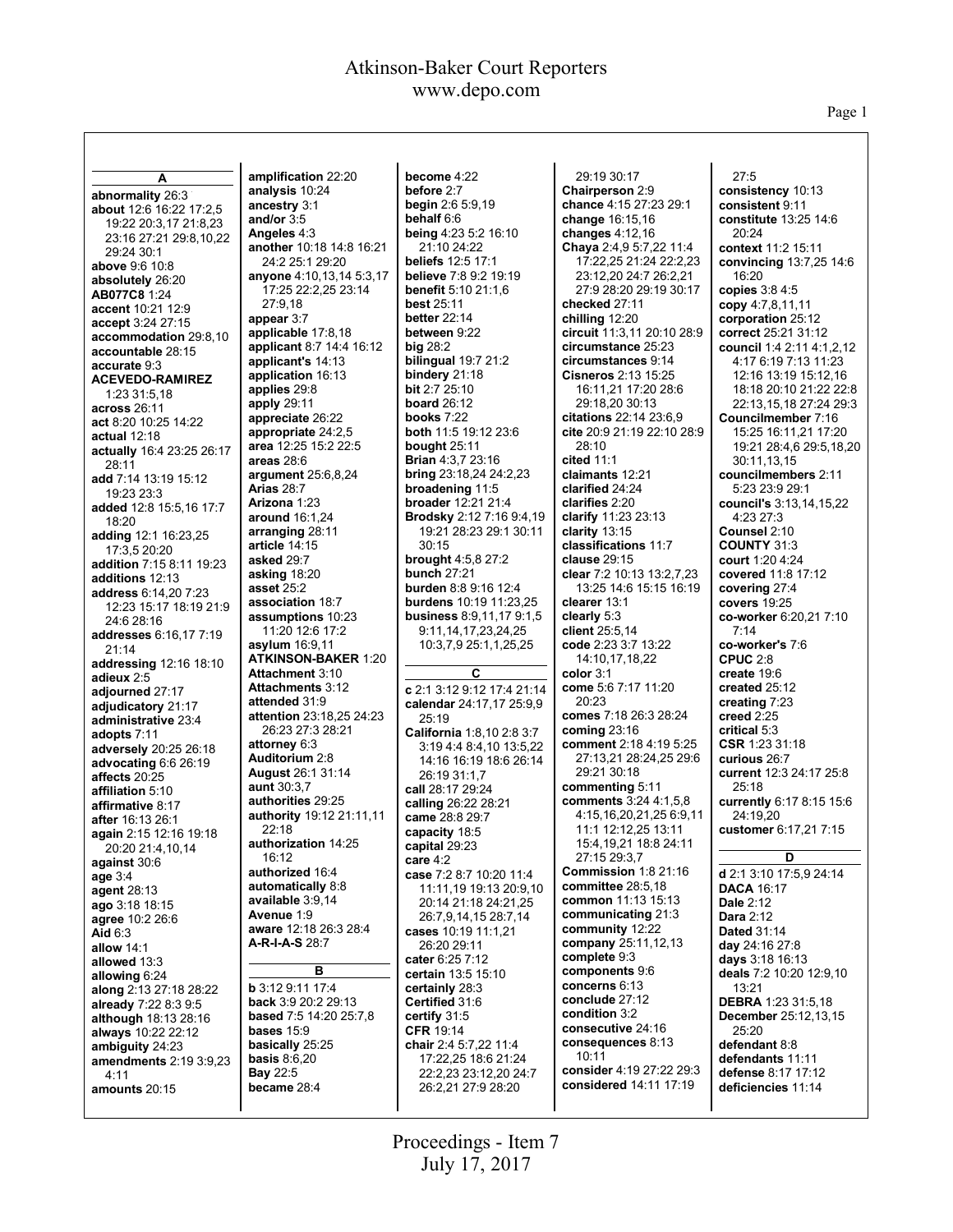Page 2

| deficiency 11:15                                  | effect 12:20 21:17                             | explain 16:5                                       | full 29:3 31:12                          | 13:3 14:1,14 15:19,20                         |
|---------------------------------------------------|------------------------------------------------|----------------------------------------------------|------------------------------------------|-----------------------------------------------|
| defined 9:6,23 21:6 26:11                         | effective 21:4                                 | explained 10:3                                     | function 21:18                           | 28:17 29:24                                   |
| 30:9                                              | effectively 8:12 9:13                          | explicit 19:11 20:6                                | <b>further</b> 2:5 13:15                 | impact 7:24 8:5 10:15                         |
| definitely 7:18                                   | 10:10                                          | expression 3:4                                     |                                          | implementation 19:15                          |
| definition 24:4                                   | either 17:18 26:4                              | extended 30:5                                      | G                                        | 20:23                                         |
| delivered 4:9                                     | elects 4:17                                    | extent 23:7 24:8 30:1                              | $G$ 2:1                                  | implemented 21:10                             |
| demonstrates 11:20                                | elements $8:22,24$                             | extreme 12:20                                      | gamut 11:9                               | implied 20:1                                  |
| deny $17:13$                                      | eligibility 16:17                              | Ex-officio $2:13$                                  | Garcia 20:11                             | <b>important</b> 11:22 12:22                  |
| department $2:14$ 11:8                            | eligible 14:17 16:12,18                        | e-mail 3:20,25 6:10 24:12                          | gender $3:3,4,4$                         | 15:2 20:6 23:13                               |
| deportation 15:18                                 | elsewhere 21:6                                 | 27:12                                              | general 7:21 15:8 16:17                  | INC $1:20$                                    |
| deported 28:12                                    | emphasize 23:8                                 | e-mails 23:16                                      | 27:2                                     | include 8:25 23:6 29:22<br>included 12:12     |
| deposition 28:12<br>derogatory 15:19              | employee 8:6 11:16 16:3<br>29:25               | F                                                  | generally 27:19 28:1                     | includes 20:10 30:12                          |
| described 14:14                                   | employees 8:13 9:13                            |                                                    | genetic 3:3                              | including 19:5                                |
| <b>designated 18:24 20:20</b>                     | 10:11 21:2 25:3,4,18                           | f 29:13,21<br>faced 6:7                            | given 4:7 10:25<br>gives $7:20$          | incorporate 18:25                             |
| desperate 7:24 8:5 10:15                          | 28:11                                          | facially 12:5                                      | go 6:10 28:23                            | incorporates 24:8                             |
| detailed 15:4                                     | employee's 14:13 21:1                          | facie 8:7                                          | going $6:10$ 13:16                       | incorporating 21:5                            |
| determined 28:13                                  | employer 7:4,11 8:10,16                        | facility 11:7                                      | good 5:21 7:20 17:18                     | <b>individual</b> 12:20 17:13,14              |
| determining $10:24$ 13:9                          | 8:22 9:12 10:6,15 12:5                         | facing $24:19$                                     | 18:3 21:22 28:15                         | 17:16                                         |
| 14:11                                             | 13:6 14:4,11 15:9 17:1                         | fact 10:7,24 25:24                                 | government 2:23                          | individuals 3:21 24:16                        |
| <b>DFEH 21:18 23:1</b>                            | 17:12 24:8 25:24 28:13                         | Fair 1:4 2:10 14:22 21:16                          | great 13:14 27:8 30:3,4,7                | information 3:3                               |
| DFEH's 4:3                                        | 28:14                                          | fall $26:25$                                       | 30:7                                     | initial 2:15 3:11 22:8 23:6                   |
| Diaz 5:21 6:1 7:18 9:8                            | employers 7:22 24:4                            | familiar 18:17                                     | group $7:24$                             | inguiry 13:7                                  |
| 10:2 16:7,14 17:17,21                             | employer's 9:15 26:17                          | families 30:4,5                                    | guessing 15:14                           | instance 21:12                                |
| 17:23,24                                          | employing 24:15,15                             | family 29:25 30:6,9                                | guidance 7:20 21:12                      | <b>instead 4:2 19:24</b>                      |
| different 7:8 9:21 16:8<br>difficult 25:10        | employment 1:4 2:10,24<br>14:22 16:12 17:10,11 | favor 11:10                                        |                                          | intent 26:7<br>interest 6:4 28:5              |
| digest $27:23$                                    | 17:13 18:6 20:25 21:1.5                        | favors $26:16$                                     | н                                        | interior 11:17                                |
| directly 10:8 26:4 28:16                          | 21:16 22:5 27:2                                | Federal 19:12,13,13 20:8<br>20:9 21:11 22:10 26:15 | happen 6:25                              | interpret 22:13                               |
| <b>Director 2:13 23:1</b>                         | encompassed 9:17                               | 26:16                                              | harass 15:9                              | interpreted 26:5,18                           |
| disability 3:2,2                                  | encourage $6:197:13$                           | Federally 26:12                                    | harassment 2:24 15:5,11                  | interpreting 2:22 26:9                        |
| discovery 12:14,18,19                             | end 12:8 18:9,16                               | <b>FEHA</b> 2:19,22,24 10:25                       | 15:17 19:8,24 20:3,16<br>28:10           | introduce 27:24                               |
| 13:3,8 14:1,13 15:2                               | enforced 20:14                                 | <b>FEHC 18:7</b>                                   | having 9:6 27:11                         | introducing 23:21                             |
| discriminate 14:20                                | enforcement 20:15,17                           | FEHCouncil@DFEH.C                                  | head 28:6                                | introductions 2:15                            |
| discrimination 2:20,25                            | English 6:23 11:6,12,15                        | 4:1                                                | hear $5:147:9,10$                        | involved 18:18                                |
| 6:7 7:3,4 10:19,22                                | 19:5 21:3                                      | FILE $1:24$                                        | hearing 2:5,16,17 3:16,18                | <b>involves</b> 28:7,10                       |
| 12:10 14:20 21:13 27:1                            | <b>English-only 7:11 8:5,19</b>                | final 4:21 22:21 23:7                              | 4:23,25 5:20 27:7,16                     | involving 15:17                               |
| 27:15                                             | 15:18                                          | finally $15:3$                                     | height $29:14$                           | <b>issuance 2:18</b>                          |
| discriminations 23:24<br>discriminatory 7:5 19:17 | <b>English-proficiency</b><br>10:21 12:11      | finder's $10:24$                                   | held 28:15                               | <b>issue</b> 10:18 12:16 24:13<br>24:19 28:17 |
| discussed 28:1                                    | English-speaking 11:17                         | finding $7:16$                                     | helpful 13:16 22:11,17                   | issued 13:21 14:5,9,23                        |
| doctor 16:7                                       | enjoyment 21:1                                 | firm $6:422:5$<br>first $5:20,226:148:19$          | her $28:6$                               | i.e $25:18$                                   |
| doing 12:24                                       | ensures 21:7                                   | 10:14 12:15 13:1 19:1                              | Herrington 22:4,4,6,24                   |                                               |
| doubt 26:9                                        | entity $17:12$                                 | five 18:24 24:15 25:17                             | Herrington's 23:2                        | J                                             |
| down 5:8 28:8                                     | environment 11:9 19:6                          | Floor 4:4                                          | Hi 5:21                                  | J 15:6 19:24                                  |
| draconian 20:15                                   | 19:17 20:4                                     | focus 6:6                                          | highlight 6:11 11:3 13:13<br>18:12 21:20 | <b>Joan 22:4</b>                              |
| draft 12:3 18:16 27:20,24                         | envision 20:13                                 | focusing 9:20 10:4                                 | hire 25:3                                | job 9:10 11:6 13:14                           |
| 29:2                                              | equally 17:18                                  | <b>folks</b> 18:25                                 | hired 25:14                              | jobs $11:9$                                   |
| draw 19:11                                        | especially 20:7                                | following 28:22                                    | holding 3:15                             | Joining 2:10                                  |
| drawn $21:11$                                     | essentially 25:5                               | follows 20:21                                      | hospital 11:16                           | Joseph $2:12$                                 |
| drive $14:25$<br>driver's 13:16,21 14:4,9         | establish 14:25<br>et $2:23$                   | <b>Force 18:7</b>                                  | hostile 19:6,7 20:3                      | judges 22:11                                  |
| 16:2,3                                            | even 2:14 12:18 13:1                           | foregoing $31:9,12$                                | Housing 1:4 2:10 14:22                   | judgment 11:10 24:21                          |
| due 20:7 24:22                                    | everyone 25:5,14 27:22                         | <b>foreign</b> $17:5,9,16$                         | 21:16                                    | July 1:5 2:2,7 3:25 27:16                     |
| during $13:4$                                     | everything 19:25                               | form $30:8$<br>formal 3:16                         | H-E-R-R-I-N-G-T-O-N                      | June 3:19 28:8<br>just 7:14 9:2 10:5,6,12     |
| duties $31:8$                                     | evidence 13:7,25 14:6                          | forms $7:3$                                        | 22:6                                     | 12:15,25 13:13,15 15:7                        |
| $D-I-A-Z$ 6:2                                     | example 7:6,9 8:12 9:2                         | forth $2:22$                                       |                                          | 16:17 19:2,25 21:20                           |
|                                                   | 22:10                                          | four $10:4$                                        |                                          | 22:7 23:1,8 26:24 28:4                        |
| Е                                                 | examples 7:20 15:13                            | <b>Francisco</b> 1:10 2:8 6:4                      | <b>idea</b> 19:10 21:14,15               | 28:22 29:12                                   |
| E 2:1,1 29:14                                     | exception 26:8                                 | 18:531:3                                           | identify 5:12<br>identity $3:4$ 14:25    | justification 6:18 21:8                       |
| each 4:19 11:24,24 12:13                          | excuse 19:4 20:11                              | <b>Friday 6:10 24:12</b>                           | Iglesias $2:12$ 29:5                     | justify 6:23 7:4                              |
| 22:15                                             | exist 25:13,19                                 | from $7:8$ 19:12,13 20:12                          | <b>illustrate</b> 11:2 25:10             |                                               |
| educate 22:11                                     | existing 2:21 19:9,19                          | 21:3,11 26:4,4 28:9                                | immigrant $12:21$ 30:4                   | Κ                                             |
| education 17:14                                   | 22:14 24:9<br>experience 17:9                  | 30:18                                              | immigrants 6:5                           | <b>Kevin 2:14</b>                             |
| EEOC 7:19 21:12                                   |                                                | front 5:6                                          | immigration 12:15,19                     | key 6:11                                      |
|                                                   |                                                |                                                    |                                          |                                               |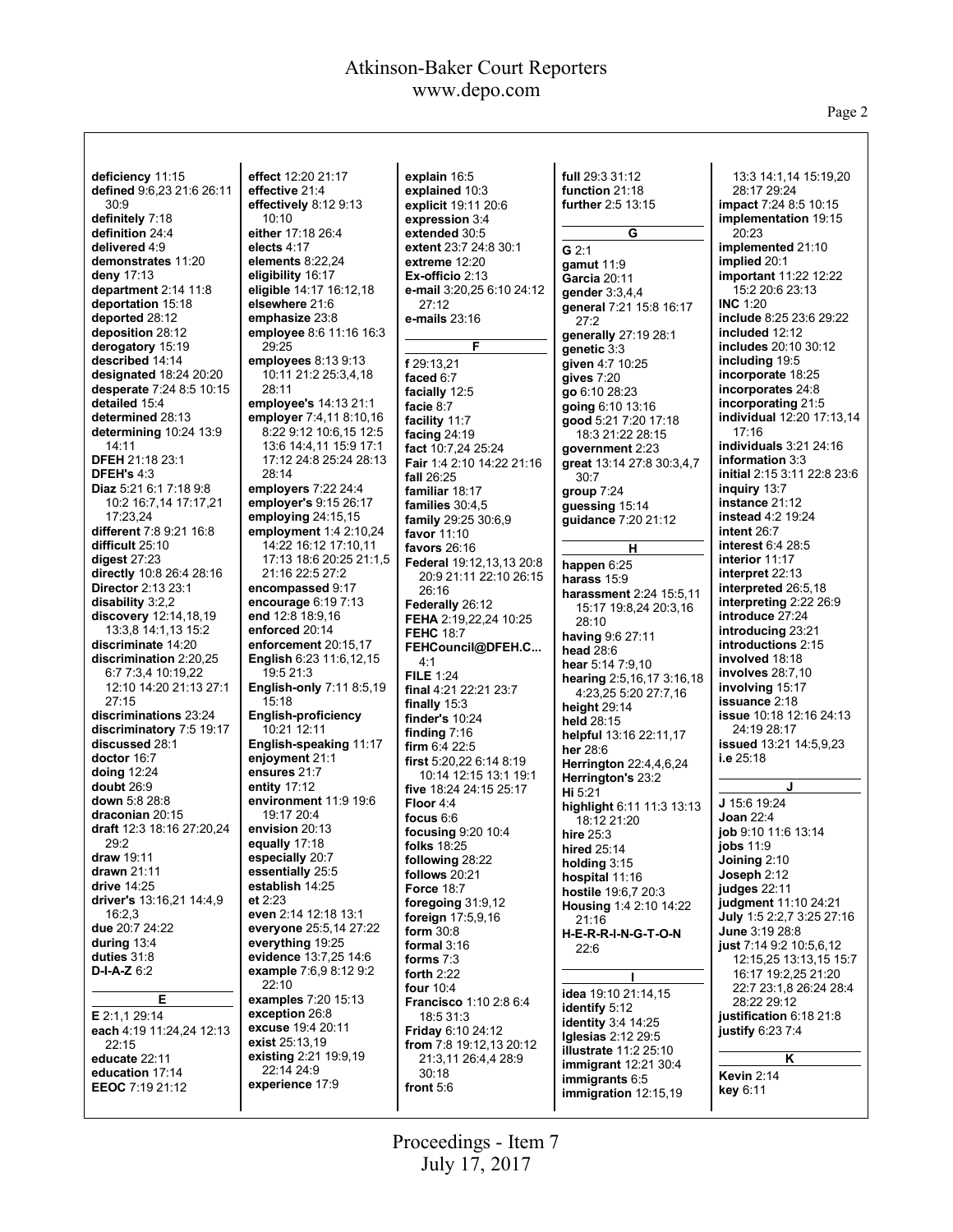Page 3

| kick $5:19$                                    | maintenance 11:8                              | name 2:9 5:9 6:1,2 18:3                            | origin 2:20 3:1 6:5,7 7:24                | possesses 14:4                                   |
|------------------------------------------------|-----------------------------------------------|----------------------------------------------------|-------------------------------------------|--------------------------------------------------|
| Kish 2:14 23:1 24:12                           | majority $11:13$                              | narrow 30:2,10                                     | 8:6,21 15:10,11,15 18:1                   | possession 13:24 14:9                            |
| know 16:15 24:3,10,13,15                       | make 4:8,16,17 10:12                          | narrowly 9:12                                      | 21:13 22:9 24:1 27:1 14                   | 14:19.21                                         |
| 30:2,5,8                                       | 12:25 13:1,23 14:15                           | nation 11:18                                       | 29:16,18                                  | possibility 10:23                                |
| L                                              | 15:15 19:10 21:21<br>22:13 29:5               | national 2:19 3:1 6:5,7                            | original 21:8                             | possible 10:13                                   |
|                                                | makes 2:21 4:12,13 26:8                       | 7:24 8:6,21 15:10,11,15<br>18:1 21:12,18 22:9 24:1 | <b>Ortiz 2:12</b><br>other 6:22 7:3 10:17 | potential 12:18<br>powerful 30:8                 |
| L 1:23 31:5,18                                 | making $25:6$                                 | 27:1,14 29:16,18                                   | 14:24 17:12 18:11,25                      | practice 7:17 17:10,11                           |
| language 6:18 7:21 8:25                        | Mandelbaum 2:4,9 5:8                          | near 18:16                                         | 19:9 21:23 25:5 26:5                      | 20:25                                            |
| 10:19 11:13,15 12:6,8<br>12:13 13:13 14:3 15:4 | 5:23 11:4 17:22,25                            | nearly 10:10 11:6                                  | 27:4                                      | practitioners 23:11                              |
| 15:20 16:23 17:2,3,5                           | 21:24 22:2,23 23:12,20                        | necessarily 16:10 19:18                            | others $15:14$                            | preceding 24:17 25:9,18                          |
| 18:22 19:4,4,5,15 20:1                         | 24:7 26:2,21 27:9 28:20                       | 22:19                                              | out 8:7 24:22 27:7                        | precisely 18:14                                  |
| 20:7,17,18,24 21:3,4,6                         | 29:19 30:17                                   | necessary 10:1 13:8                                | outside 17:15 26:25                       | preference 6:17,217:6                            |
| 21:8 22:20 24:22 25:8                          | <b>manner</b> 20:15                           | necessity 8:9,11,18 9:1,5                          | over 6:10                                 | 7:12,15,15                                       |
| 25:16,21 26:3,10 28:16                         | many 7:21 12:17                               | 9:11,14,18,23,24 10:3,7                            | overriding 9:25                           | prefers $7:9,10$                                 |
| languages $6:22$ 15:21                         | Marisa 6:1                                    | 10:9                                               | own 22:18                                 | pregnant 25:6                                    |
| language-restrictive                           | marital $3:3$                                 | need 12:6 17:2                                     | o0o 30:19                                 | prejudice 7:1,2                                  |
| 6:24 10:20                                     | material 3:11                                 | needed 19:1                                        |                                           | presumed 8:20                                    |
| large 11:7 30:5                                | matter $31:9$                                 | needs 20:22                                        | P                                         | presumption 8:4,21                               |
| last $6:228:1$                                 | may 3:25 5:13 19:6,16<br>20:24 25:10 29:12,22 | negotiation 19:8<br>neither 6:21                   | P 2:1                                     | 10:14,16                                         |
| law 6:4 7:2 8:4,10 13:1,5                      | 30:10                                         | Ness $1:9$                                         | page 3:14,22 6:15 12:3                    | pretty $30:8$<br>prima 8:7                       |
| 19:13 20:9 22:5,5,13,14                        | maybe 19:23 30:9                              | neutral 7:21                                       | 13:17 15:6 20:13 23:5                     | primary 21:2                                     |
| 23:4 26:8,9,14,15 28:10<br>lawyer $28:14$      | mean 20:1 24:7 27:18                          | new 12:1 13:20 16:24                               | paper 21:19<br>parent 30:7                | prior 25:12                                      |
| lawyers 18:6                                   | 28:24                                         | 21:21 22:13 25:12                                  | parents 30:3                              | probably 20:22                                   |
| least $24:8$                                   | means 9:24 24:15 29:14                        | next 27:4 29:4                                     | part 3:16 4:18,22 5:1 9:15                | procedural 26:24                                 |
| Lebowitz 18:3,4,4 20:5                         | medical 3:2 11:7                              | Ninth 20:10 28:9                                   | 19:9                                      | proceeding 14:2                                  |
| 21:25 22:1                                     | meet 11:25 12:4                               | <b>Noah 18:4</b>                                   | particular 17:7 24:25                     | proceedings 31:9,10                              |
| Legal $6:3$                                    | meeting 1:5 2:16 3:11                         | none 27:11                                         | partner 18:4                              | process 3:17 4:18 5:24                           |
| legitimate 6:23 9:25                           | 27:17 28:1 29:4                               | non-English 19:7                                   | parts 27:4                                | 16:9 18:16,18 26:24                              |
| legitimize 7:1                                 | meets 16:19                                   | normal 5:24                                        | party 11:24,24                            | proficiency 11:5,6                               |
| length $21:19$                                 | member 30:6                                   | <b>noted 11:12</b>                                 | patient 11:14                             | program 6:5                                      |
| let $2:1524:3$                                 | members 2:11 18:17 30:1                       | notes 31:13                                        | pending 16:13                             | prohibiting 21:2                                 |
| letter 20:9,20                                 | 30:9<br>mental 3:2                            | nothing $26:20$                                    | people 8:23 16:8 22:11                    | prohibits 2:24<br>proof $10:19$                  |
| liability 13:2                                 | mention 18:13                                 | notice 3:11,19,22 9:1,20<br>26:25                  | perhaps 24:24                             | proposal 16:24 19:12                             |
| license 13:17,24 14:5,9                        | merits 29:9                                   | noticed 3:18                                       | period 4:15                               | proposals 19:19                                  |
| 14:17,19,21,23 16:2,3,8<br>16:16               | microphone 5:7                                | notification 9:16                                  | permissible 17:11<br>perpetuate 6:25      | propose 17:3,4 20:19                             |
| licenses 13:21                                 | might 16:8 23:10 28:5                         | notified 8:12 9:13 10:10                           | person 5:4                                | proposed 3:6,9,23 4:12                           |
| like 9:19,21 11:14 23:8                        | 30:2,18                                       | number $18:10$                                     | personal 22:19                            | 4:17 6:16 12:17 13:18                            |
| 28:2 29:15 30:6,12,14                          | military 3:5                                  |                                                    | pervade 10:23                             | 18:21 19:3,9,11 21:21                            |
| 30:15                                          | minor 18:11                                   | O                                                  | Peter 18:4                                | 27:13 29:2                                       |
| <b>likely</b> 11:13,15                         | minority 7:24                                 | O 2:1                                              | phase 13:2,4 14:2                         | prove 8:17,22 10:7,9 13:6                        |
| Likewise 20:13                                 | <b>MINUTES 1:5</b>                            | obligate 25:3                                      | phonetically 20:12 23:23                  | provide 7:14 11:22 22:3                          |
| limited 25:23 29:23 30:12                      | Miss 17:23 22:23 23:2                         | obtain 16:17                                       | physical 3:1                              | 23:14 27:10 28:3 29:2,3                          |
| limits 23.5                                    | <b>moment 28:10</b>                           | <b>Obviously 18:25 19:2</b>                        | picture 28:2                              | provided 15:4 27:13,25                           |
| Lisa $2:13$                                    | Monday 2:7<br>months $18:15$                  | off 5:19                                           | plaintiffs 23:23                          | providing $5:2428:11$                            |
| list $30:2$                                    | more 3:20 9:2 13:10                           | office 4:3 22:6 23:4                               | plan $4:6$                                | provision 6:16,20 7:14<br>8:3.18 9:17 10:4 13:20 |
| listed 8:22,24 9:15                            | 18:11 23:10 24:16                             | oftentimes 30:4<br>Okay 10:17 12:14 15:24          | play 11:21<br>plea 22:7                   | 13:23 15:5,8 23:17,24                            |
| <b>little</b> 2:6 20:22 25:10<br>located 11:16 | 25:17                                         | 17:21 26:21                                        | please 4:6,8 5:9,12,20                    | 24:14 29:15                                      |
| <b>LOCATION 1:7</b>                            | morning 5:15,21 18:3                          | once 8:6                                           | pleasure 6:22                             | provisions 10:8 13:17                            |
| look 9:9 13:12 21:22                           | most 11:13,15 18:13,16                        | one 5:4 9:15,22 10:4,6                             | point 11:2 15:1 17:19                     | public 1:8 2:5,18 5:19 6:3                       |
| 25:16 26:7                                     | 21:3                                          | 11:3 15:7 16:22 18:12                              | 20:8,23 23:2,13 26:14                     | 27:13,21                                         |
| looked 26:13                                   | motion 24:20                                  | 26:2,4,14 27:25 29:7,14                            | 26:16                                     | published 3:19                                   |
| looking 18:22 28:19                            | move 8:2 10:18 13:16                          | 30:17                                              | points 6:12                               | purchase 25:2                                    |
| looks 9:19,21                                  | 27:17                                         | only 5:4 6:17,25 7:1 8:16                          | point-by-point 22:17                      | purchased 25:1                                   |
| Los $4:3$                                      | moving $12:14$                                | 9:21 13:9 19:6 21:7                                | policies 7:21 10:9 19:5                   | purchases 25:25                                  |
| lot $28:15$                                    | much 15:24 17:23 22:1                         | 22:13 23:3                                         | 20:18                                     | purpose 2:17 9:25 13:9                           |
| L.A 4:4                                        | 27:6<br>must $8:22$                           | operating 21:17                                    | policy 6:18,24 7:5,12                     | 14:24<br>purposes 9:24 14:7                      |
|                                                | M-A-R-I-S-A 6:2                               | opportunities 17:13                                | 8:10,13,14 9:10,12                        | pursuance 31:8                                   |
| М                                              |                                               | opportunity 5:16,24<br>11:23                       | 10:11,21,25 12:7 17:3<br>19:16 21:9       | <b>pursuant</b> 3:22 17:11                       |
| made 2:14 4:19 8:7 12:24                       | N                                             | order 7:12 8:21                                    | portion 2:16 27:17                        | put 19:24 22:7                                   |
| 13:11 14:12 25:2,24<br>mail $4:2$              | $N$ 2:1                                       | orientation 3:5                                    | position 26:17,18                         | p.m 3:25 4:9 27:16 28:25                         |
|                                                |                                               |                                                    |                                           |                                                  |
|                                                |                                               |                                                    |                                           |                                                  |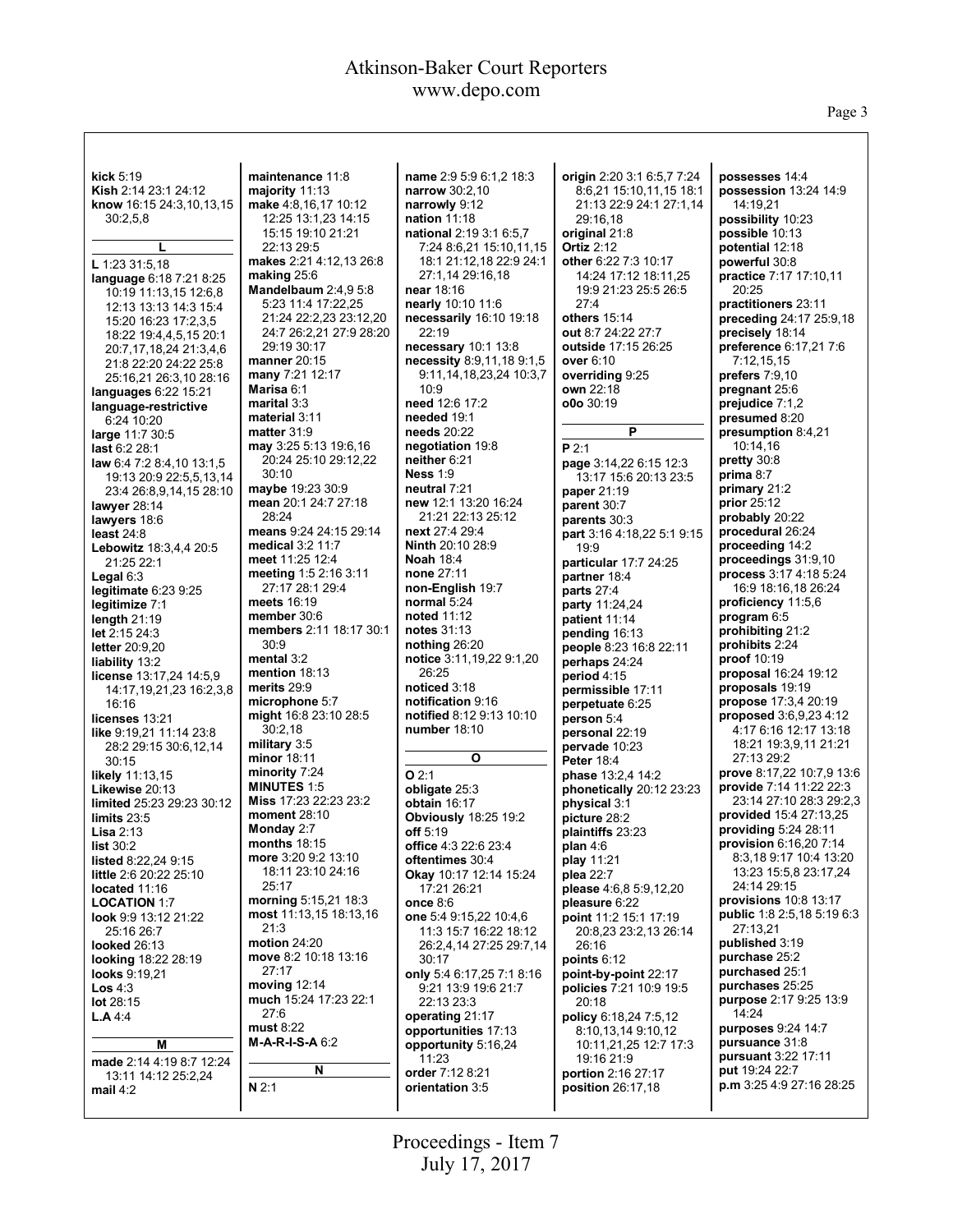Page 4

**Q question** 16:1,22 19:22 **questions** 5:17 6:12 8:1 10:18 15:23 21:23 **quick** 29:6 **quote** 11:12 19:16,16 20:13 21:19 **R R** 2:1 **race** 2:25 7:7 **racially** 7:3,5 **radar** 27:3 **Ramondo** 28:7,8 **Raven** 23:22 **reaching** 22:16 **read** 8:19 10:5 19:2 20:21 28:18 29:1 **reads** 24:14 **ready** 2:4 5:18 **really** 9:22 11:22 19:8 29:14 **reason** 6:23 17:7 19:22 23:7 **reasonable** 29:8,10 **reasons** 3:12 4:22 7:13 22:8,21 **rebut** 8:21 10:16 **recalls** 24:13 **receive** 2:18 4:11 28:24 **received** 4:20 17:14 **recipient** 16:7 **recognized** 21:15 **recognizes** 19:15 **recommend** 12:7 28:18 **recommendation** 22:19 **recommended** 14:8 **record** 2:6 4:23 5:1 **refer** 5:13 8:23 13:11 14:7 29:16 **reference** 20:2 **referencing** 9:5 30:3 **refers** 29:13 **reflect** 3:10 **reflected** 3:12 **regarding** 2:18,19 10:18 15:19 16:1 18:1 24:12  $27.14$ **Register** 3:19 **regularly** 24:15 **regulation** 5:11 18:21 20:8 24:20 25:7 **regulations** 2:19,22 3:6,7 3:13 4:13,17 5:13 6:16 8:3 11:22 12:3,17,23 13:1,14,18 15:3,15 18:2 18:7,9,15,21 19:10,11 19:13,14,20 20:7 21:7 22:9,12,16,20 24:1,3,9 25:17 26:11 27:2,5,14 **rehired** 25:4 **related** 9:10 14:12 15:1 29:25 **relates** 2:23 16:22 **relevant** 20:13 **relied** 22:16,18 **S** 2:1

**religious** 2:25 **rely** 12:5 17:1 **remedies** 13:4,9 14:2,12 **remember** 5:12 **renumber** 19:1 **reported** 1:22 31:10 **reporter** 4:24 5:8 31:6 **REPORTERS** 1:20 **represent** 23:23 **request** 4:13 **require** 17:15 **required** 11:5 13:25 14:12 **requirement** 9:1 10:21 16:14 **requirements** 12:11 16:18 **residents** 14:16 16:18 **respect** 23:19 24:4,13 26:19 **respectfully** 3:13 **respond** 4:21 23:2 **restriction** 19:5,16 20:17 20:18 21:9 **restrictions** 8:25 18:22 19:4 20:1,7,24 29:15 **restrictive** 6:18 12:7 17:2 **result** 19:16 24:21 **retaliation** 29:22 30:6,8 **retroactive** 22:12 **review** 29:2 **revise** 6:19 **revised** 8:19 **right** 5:18 27:18 **rights** 6:5 **room** 3:10 5:6 **RPR** 1:23 31:18 **rulemaking** 2:20 3:16 4:18,23 5:1 26:25 27:4 **rules** 8:5,19 15:18 19:6 20:14,17 **R-A-M-O-N-D-O** 28:8 **S safely** 7:14 **same** 12:7 17:3 23:4 26:5 27:25 **San** 1:10 2:8 6:4 18:5 31:3 **says** 9:10,11 15:8 20:13 **scenarios** 16:2,5 **Schur** 2:12 28:4 **second** 20:19 **secondly** 10:15 13:4 **section** 5:12 6:15 8:2,16 8:22,25 10:5 12:2,9,10 13:20 14:5,7,8,10,14,18 15:5 16:4,24 18:22,23 19:3,14,24 20:19 21:12 21:13 24:5 30:9 **sections** 3:8 18:10 **see** 17:17 19:2,9 23:8 **Seeing** 27:11

**seems** 25:20 29:15 **seen** 15:13,14 **sense** 26:9 **sent** 3:20 24:11 **sentiment** 19:8,18 **separate** 9:15 **separately** 4:6 **seq** 2:23 **serve** 6:25 7:1 **set** 2:22 13:5 **seventh** 11:3,11 **several** 11:1 18:15 **sex** 3:3 **sexual** 3:4 **shaking** 28:6 **shifts** 8:8 **shorthand** 31:6,13 **show** 8:9,12 10:16 **showing** 8:11 14:12 28:12 **significant** 18:11 **similar** 18:14 **simply** 7:5,9 **since** 27:24 **single** 22:10 **situation** 7:8,23 25:22 29:11 **six** 18:24 **slated** 3:6 **slowly** 5:4 **some** 6:10,11 7:20 11:20 12:24 15:4,12 16:2 18:11,11 20:22 29:9,16 29:19 **someone** 7:7,8 15:9 16:15 28:12 **something** 21:10 30:12 30:13,15 **sorry** 23:20 **Spanish** 7:9,10 **spare** 23:10 **speak** 5:4,7,14 **SPEAKER** 5:21 7:18 9:4 9:8,19 10:2 16:7,14 17:17,21,24 18:3 20:5 22:1,4 23:17,22 24:10 26:13 27:6 **speakers** 15:20 **speaking** 5:3 **specific** 2:21 5:11 12:12 13:12 15:11,21 25:23 **specifically** 19:14 20:16 21:14 23:18,25 24:11 29:16 **specification** 29:9 **speech** 6:22 **spelled** 6:1 **spelling** 5:9 **Sperber** 4:3,7 **Spontate** 20:12 **SS** 31:2 **staff** 6:2 **stakeholders** 3:21 **standard** 13:5 16:20 **stands** 15:7

**start** 23:21 **starts** 25:25 **state** 2:21 12:4 26:12  $31:1,7$ **statement** 3:11 22:8,21 23:7 **statements** 4:22 **states** 8:3,16 14:19,23 16:9 17:15 **stating** 5:10 **status** 3:3,5 12:15,19 13:3 14:1,14 15:20 16:16 **statute** 26:4 30:18 **step** 5:20 30:3,7 **still** 21:16,17 **Street** 4:4 **strengthen** 15:14 **stress** 22:17 **strict** 25:16 **strongly** 6:19 7:13 **structural** 13:10 **subcommittee** 27:22,23 28:23 **subdivision** 15:6 **subject** 25:7 **subjective** 12:5 17:1 **submit** 4:6 18:17 24:12 **submits** 4:11,14 **submitted** 6:9 18:8,15 **submitting** 18:14 **subsection** 5:13 9:24 10:4 16:25 17:4,5,9 18:23 19:1 21:13 24:14 29:21,21 **subsections** 18:20,24 21:20,21 22:15 **sufficient** 12:4 16:23 17:1 **sufficiently** 10:3 **suggest** 8:18 12:1 13:15 13:19,23 15:12 16:25 **suggested** 14:3 15:16 **suggestion** 10:12 13:10 14:16 16:1 **suggestions** 12:24 16:22 **summary** 24:21 **supplements** 2:21 **supporting** 22:9,15 **suppose** 11:12 **supposedly** 11:17 **sure** 4:8 12:17 19:10 21:21 24:7 **sworn** 5:5 **synonymous** 16:9 **T tailored** 9:12 10:10 **take** 5:8 **taken** 23:3 31:10,13 **takes** 21:22 **taking** 3:23 **talking** 20:16 21:7 **talks** 20:3 29:22,24

**terminated** 25:4 **terms** 23:5 30:3 **testifies** 4:10,14 **testify** 5:5,15 18:1 **testimony** 3:23,24 5:8,14 22:3 23:15 27:10 31:10 **text** 3:13 **thank** 5:22 12:15,23 15:24 17:22,24 21:24 22:1,22,23 23:12 26:22 27:6,8,12 28:20 **Thanks** 17:20 **their** 7:19 16:13 **thing** 9:21 18:12 23:3 26:2 30:17 **things** 11:8 28:2 **think** 5:18 9:4,8 11:21 12:22 13:14 15:1 16:19 17:8 20:1,5 23:2 26:8 26:25 27:18 29:9,12,13 **though** 2:14 **threatening** 28:17 29:24 30:6 **threats** 15:18 **three** 9:6 **through** 3:21 15:17 **thrown** 24:22 **Tim** 2:12 **time** 5:4 9:14 24:2,3,6 26:1 27:4 **Title** 3:8 11:2 26:4,6,16 26:19 **today** 2:11 3:25 4:9,10,20 5:5 6:10 11:3 18:5,9,12 18:17,19 19:3 **trained** 17:16 **training** 17:6,9,14 **transcribed** 4:24 5:2 **transcript** 4:24 31:13 **troublesome** 11:16 **true** 31:12 **try** 25:11 **tweaks** 18:11 **two** 9:22,23 18:19 21:20 21:21 **type** 7:23 12:8 13:24 16:15 **types** 11:21 15:10 **typo** 29:12 **U uncle** 30:7 **uncles** 30:4 **under** 8:4,10 13:20,22 14:5,10,14,17,20,23 16:3 25:20 26:19 **understand** 10:6 **Understood** 20:5 **undertaking** 5:23 **undocumented** 16:10 **unfortunately** 10:22 11:19 26:15

**unfounded** 10:23 **unique** 26:10 **United** 17:15

**Task** 18:7 **Technically** 25:20